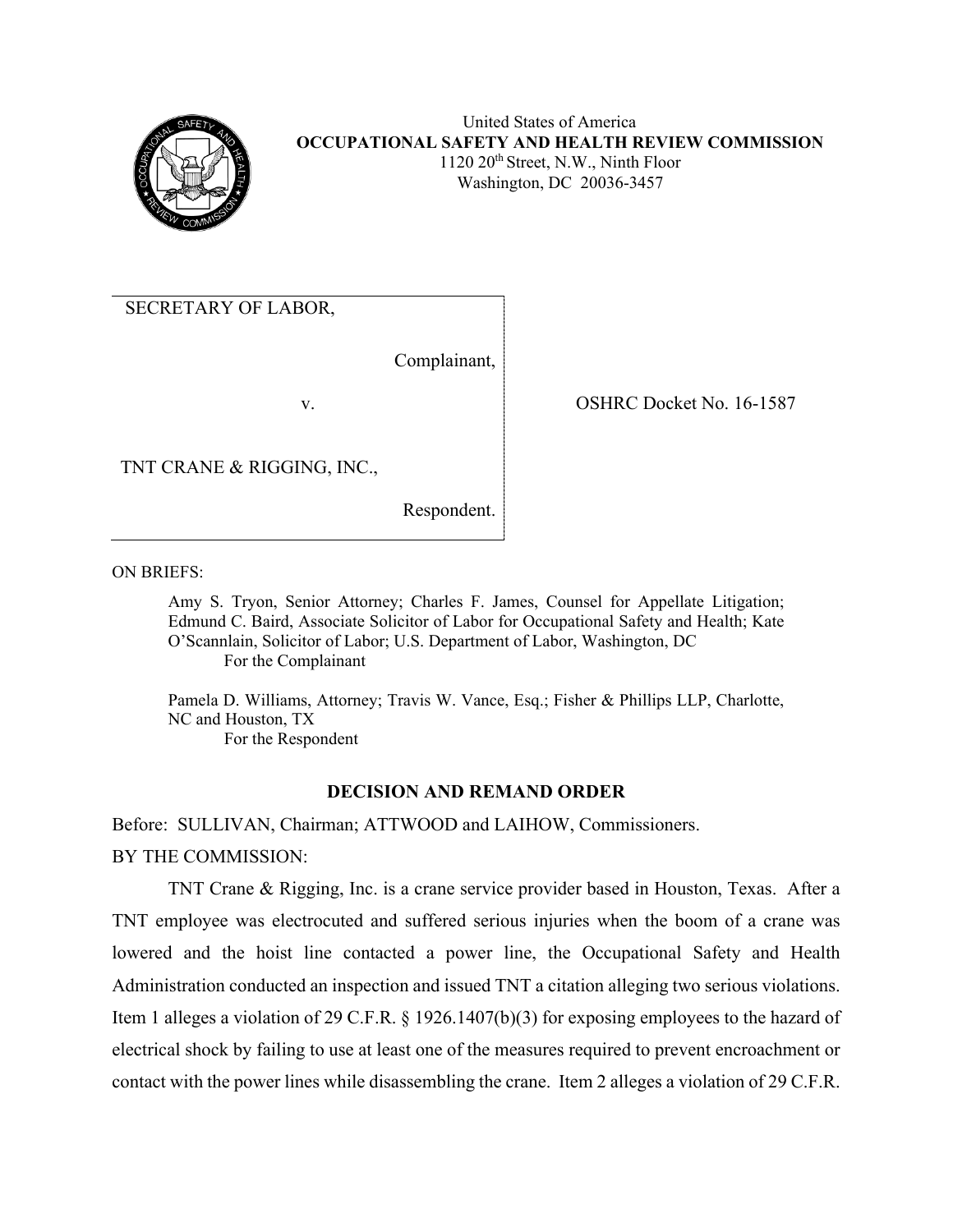§ 1926.1407(d) for placing "[p]art of a crane/derrick, load line, or load (including rigging and lifting accessories) whether partially or fully assembled, . . . closer than the minimum approach distance under Table A (see 1926.1408) to a power line."

Administrative Law Judge Brian A. Duncan vacated both citation items on the grounds that the cited provisions did not apply to the work being done by TNT at the time of the accident. For the reasons discussed below, we reverse the judge's decision and remand the case for further proceedings.

#### **BACKGROUND**

On the day of the accident, two TNT employees, a spotter/rigger and a crane operator, finished a week-long project involving the installation of new antennas on a communications tower in Georgetown, Texas. The employees used a Grove GMK all-terrain 275-ton mobile crane to perform this work. With the project complete, the next task was to disassemble the crane for transport.

To assist with the crane's disassembly, TNT sent two additional employees—a second spotter/rigger ("SR2") and a driver/rigger—to the site. All four employees met to discuss a plan for "breaking the crane down" and loading it onto a semi-truck trailer. The agreed-upon plan called for the crane operator to first place the pulley "block" that was connected to the hoist line on the ground near the crane so that it could be removed from the hoist line. To land the pulley block at a location near the crane, the operator would retract the (telescopic) boom, raise the angle of the boom, and then lower the block to the ground. The hoist line's "beckett," a metal connector that attaches the end of the hoist line to the block, would then be detached from the block. Next, the boom would be lowered so that the "jib extensions"—lattice sections attached with steel pins to the end of the boom—would rest on the trailer's flatbed. While lowering the boom, SR2 would hold the beckett at the end of the hoist line to keep the line taut as the boom descended. Once the boom was fully lowered, another crane (referred to as a "helper crane" or "assist crane") would be used to assist in the removal of the pins and the jib extensions.

The crew executed the first step of the plan—removing the pulley block. Then SR2 held onto the hoist line as the crane operator lowered the boom so that the jib extensions could be removed. While the boom was being lowered, the hoist line held by SR2 contacted a 14,400-volt power line, electrocuting him. SR2 was hospitalized with severe burns and other serious injuries.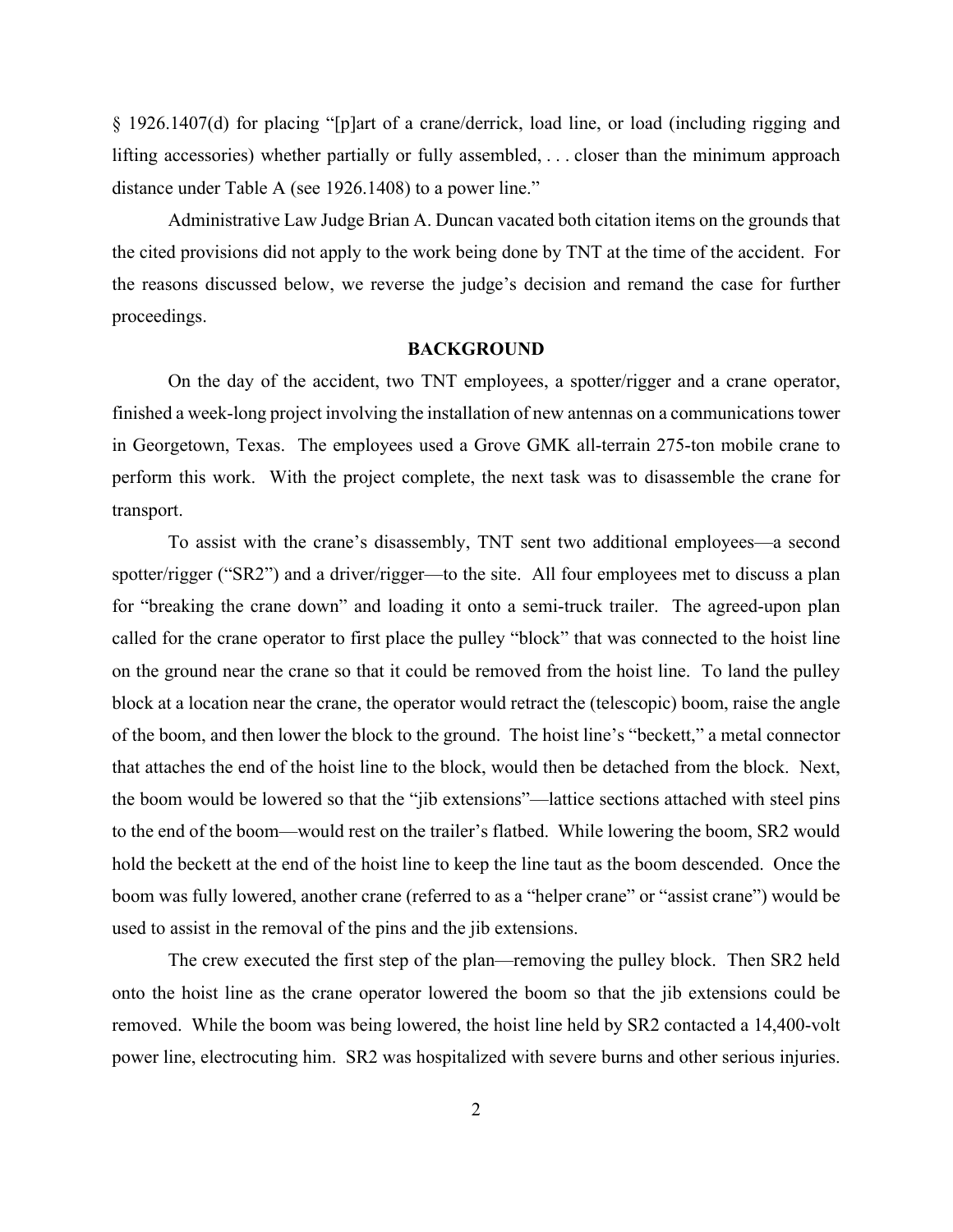### **I. DISCUSSION**

The two cited provisions, § [1](#page-2-0)9[2](#page-2-1)6.1407(b)(3)<sup>1</sup> and § 1926.1407(d)<sup>2</sup>, are contained in a section of the Cranes and Derricks in Construction standard entitled "Power line safety (up to 350kV) – assembly and disassembly." The judge agreed with TNT that these provisions do not apply to the specific activity its crew was engaged in at the time of the accident—lowering the crane's boom—because at that point, they had not yet begun to physically disassemble the crane. We turn first to the issue of whether the meaning of "disassembly" under the crane standard is plain.

## **A. Plain meaning**

When determining the meaning of a standard, the Commission first looks to its text and structure. *Superior Masonry Builders, Inc*., 20 BNA OSHC 1182, 1184 (No. 96-1043, 2003); *Unarco Commercial Prods.*, 16 BNA OSHC 1499, 1502-03 (No. 89-1555, 1993). "If the meaning of [regulatory] language is 'sufficiently clear,' the inquiry ends there." *Beverly Healthcare-Hillview*, 21 BNA OSHC 1684, 1685 (No. 04-1091, 2006) (consolidated) (citation omitted), *aff'd in relevant part*, 541 F.3d 193 (3d Cir. 2008). But, "in situations in which the meaning of

<span id="page-2-0"></span><sup>&</sup>lt;sup>1</sup> The standards covering assembly and disassembly of cranes and derricks are found at 29 C.F.R. §§ 1926.1403 through 1926.1407. Under paragraph (3) of § 1926.1407(b)—titled "*Preventing encroachment/electrocution*"—the employer must implement one of five listed measures and is required to select a "measure . . . from th[e] list [that is] effective in preventing encroachment." 29 C.F.R. § 1926.1407(b)(3). The five measures are: (1) use of a dedicated spotter who is in continuous contact with the equipment operator (with four listed requirements for the spotter); (2) a proximity alarm set to give the operator sufficient warning to prevent encroachment; (3) a device that automatically warns the operator when to stop movement, such as a range control warning device, that is set to give the operator sufficient warning to prevent encroachment; (4) a device that automatically limits range of movement, set to prevent encroachment; and (5) an elevated warning line, barricade, or line of signs, in view of the operator, equipped with flags or similar high-visibility markings. *See* 29 C.F.R. § 1926.1407(b)(3)(i)-(v).

<span id="page-2-1"></span> $2$  Section 1926.1407(d) states:

*Assembly/disassembly inside Table A clearance prohibited.* No part of a crane/derrick, load line, or load (including rigging and lifting accessories), whether partially or fully assembled, is allowed closer than the minimum approach distance under Table A (*see* § 1926.1408) to a power line unless the employer has confirmed that the utility owner/operator has deenergized and (at the worksite) visibly grounded the power line.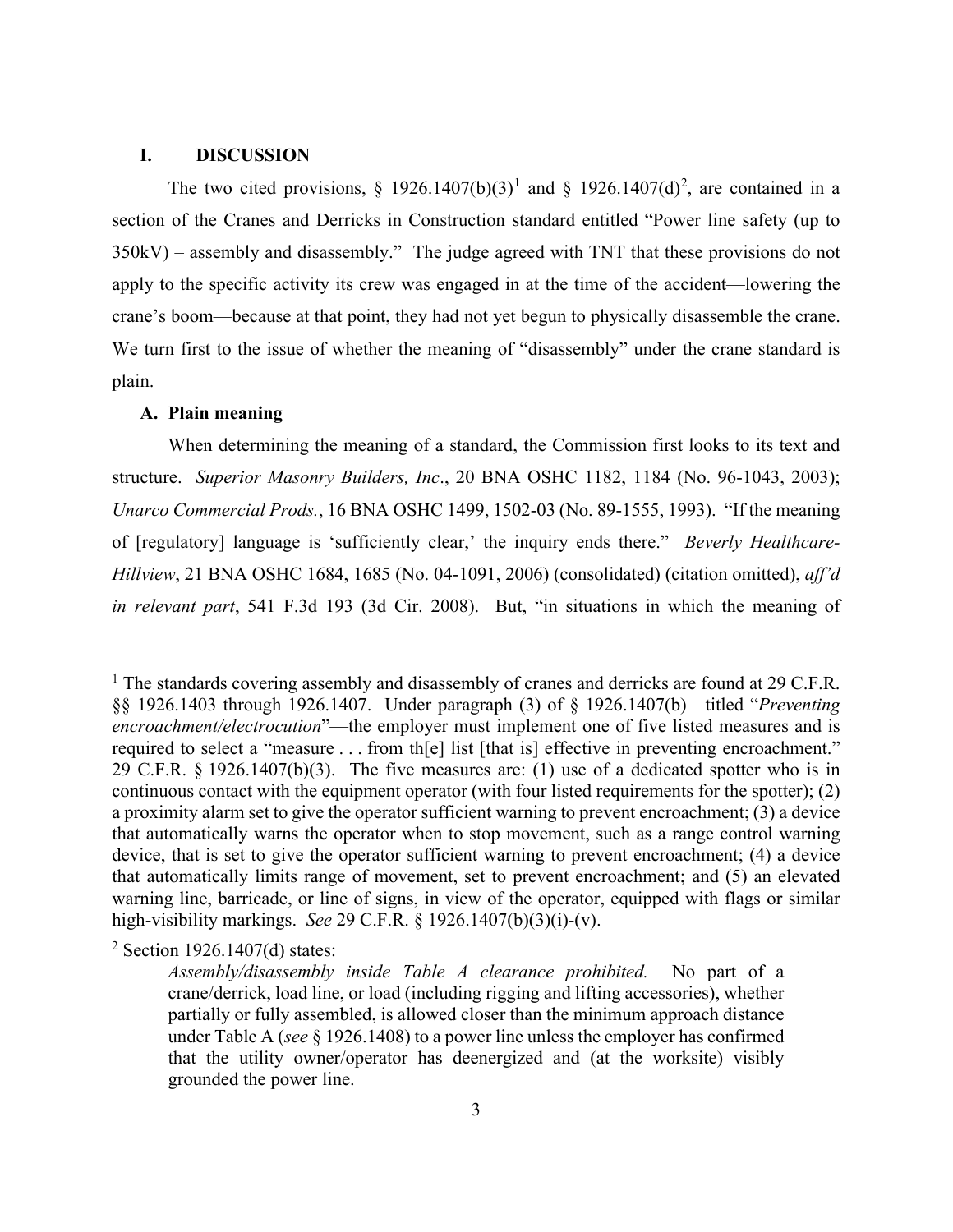regulatory language is not free from doubt," the provision is considered ambiguous. *Martin v. OSHRC (CF&I)*, 499 U.S. 144, 150-51 (1991) (brackets omitted); *Exelon Generation Co. v. Local 15*, 676 F.3d 566, 570 (7th Cir. 2012) ("A regulation is 'ambiguous' as applied to a particular dispute or circumstance when more than one interpretation is 'plausible' and 'the text alone does not permit a more definitive reading.' " (citation omitted)). The Secretary's interpretation of an ambiguous provision is entitled to deference if it is reasonable. *CF&I*, 499 U.S. at 150-51; *Delek Refining, Ltd. v. OSHRC*, 845 F.3d 170, 175 (5th Cir. 2016).

The definition section of the crane standard includes "Assembly/Disassembly" and states as follows:

*Assembly/Disassembly* means the assembly and/or disassembly of equipment covered under this standard. With regard to tower cranes, "erecting and climbing" replaces the term "assembly," and "dismantling" replaces the term "disassembly." Regardless of whether the crane is initially erected to its full height or is climbed in stages, the process of increasing the height of the crane is an erection process.

29 C.F.R. § 1926.1401. The judge viewed this definition as circular because, in his view, it uses the term "disassembly of equipment" to define the term "disassembly" and therefore, he found the meaning of the term to be ambiguous. On review, the Secretary agrees with the judge that the term is ambiguous but claims his interpretation is entitled to deference, while TNT argues that "the plain meaning of 'disassembly,' as determined from the [standard's] definition of the term and the regulatory text, is that disassembly does not begin until the crane is being physically disassembled." In particular, TNT argues that the reference to the removal of pins in § 1926.1404(f) and (h) and § 1926.1405 establishes that "disassembly" is limited to the actual removal of the crane's components.

We disagree with both parties in that we find the meaning of "disassembly" as applied to the facts of this case to be plain and the work being done at the time of the accident to fall within that meaning under the crane standard. Contrary to TNT's claim, the standard makes no attempt to substantively define either "assembly" or "disassembly"—the first line of the definition simply identifies the slash used in the term "Assembly/Disassembly" as meaning "and/or" ("Assembly/Disassembly means the assembly *and/or* disassembly of the equipment covered under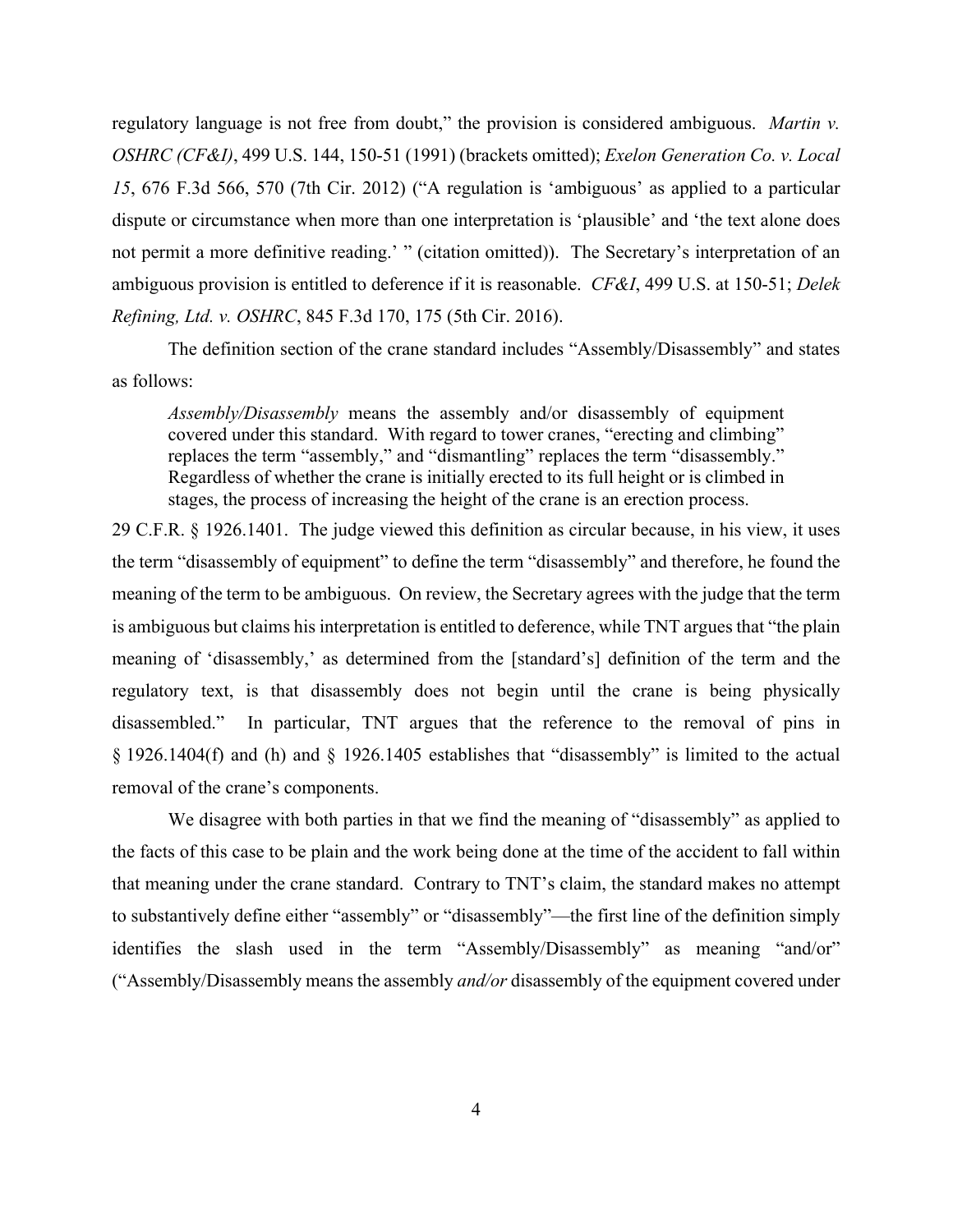this standard.").<sup>[3](#page-4-0)</sup> 29 C.F.R. § 1926.1401 (emphasis added). Nonetheless, an examination of the text and structure of the crane standard makes clear that the meaning of "disassembly" is not limited to the time during which crane components are being physically separated. *See FDA v. Brown & Williamson Tobacco Corp.*, 529 U.S. 120, 132 (2000) ("[A] reviewing court should not confine itself to examining a particular statutory provision in isolation. The meaning—or ambiguity—of certain words or phrases may only become evident when placed in context."); *Am. Fed'n of Gov't Employees, Local 2782 v. Fed. Labor Relations Auth.*, 803 F.2d 737, 740 (D.C. Cir. 1986) ("[R]egulations are to be read as a whole with 'each part or section . . . construed in connection with every other part or section.' " (citation omitted)); *see also Otis Elevator Co.*, 24 BNA OSHC 1081, 1086, 1087 n.10 (No. 09-1278, 2013) (reviewing language of the cited provision "along with the structure and context of the standard" to determine the scope of the standard), *aff'd*, 762 F.3d 116 (D.C. Cir. 2014).

For example, the provision cited here under Item 2 expressly applies to a fully assembled crane: "[n]o part of a crane/derrick, load line, or load . . . *whether partially or fully assembled*, is allowed closer than the minimum approach distance under Table  $A \ldots$ ." 29 C.F.R. § 1926.1407(d) (emphasis added). Under another provision, the requirement that an assembly/disassembly supervisor address the hazard posed by a loss of backward stability is expressly *not* limited to when components are being attached or removed. Rather, this hazard must be addressed "before swinging the upperworks, [before] travel, *and* when attaching or removing equipment components." 29 C.F.R. § 1926.1404(h)(11) (emphasis added). Thus, the mere fact that § 1926.1404(f) and (h) and § 1926.1405 include requirements regarding the removal of pins does not establish that "disassembly" is limited to the actual removal of a crane's components.

Most of the other assembly/disassembly requirements, unlike § 1926.1405, do not even mention pin or component removal—those requirements are phrased broadly and by their nature require actions that must be initiated as part of the assembly/disassembly process before pin or component removal even begins. *See, e.g.,* § 1926.1404(e) (Protecting assembly/disassembly crew members out of operator view); (g) (Capacity limits); (h)(1) (Site and ground bearing

<span id="page-4-0"></span> $3$  The definition goes on to specify substitute terms applicable to tower cranes ("erecting" and "climbing" for assembly and "dismantling" for disassembly), none of which are relevant here because the crane at issue was not a tower crane. 29 C.F.R. § 1926.1401.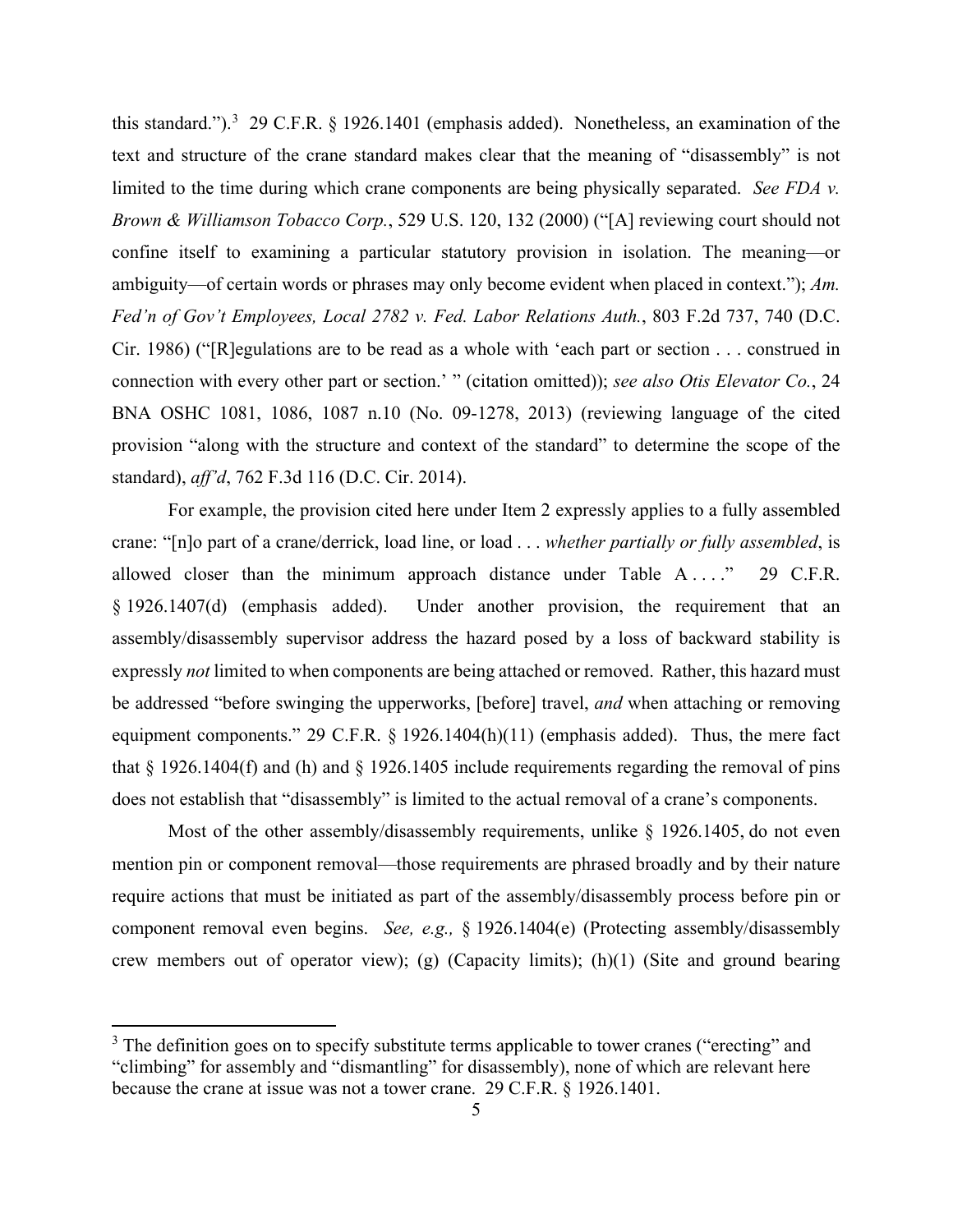conditions); (h)(4) (Verifying assist crane loads); (h)(12) (Wind speed and weather). And as the Secretary points out, § 1926.1407 expressly applies before disassembly work, including pin removal, has begun; paragraph (a) states "[*b*]*efore* assembling or disassembling equipment . . ." the employer must determine whether any part of the crane could come within 20 feet of a power line during the disassembly process. In fact, the three options listed under §1926.1407 for addressing power line safety in the assembly/disassembly process all involve actions that must take place before any actual dismantling takes place. *See* § 1926.1407(a)(1) (Option 1 requires deenergizing and grounding the power line); § 1926.1407(b)(1) (Options 2 and 3 require a planning meeting and review of encroachment/electrocution prevention measures).

Finally, the four provisions in § 1926.1405 are expressly identified as "additional requirements" for the dismantling of two specific components: "booms and jibs." 29 C.F.R. § 1926.1405 ("Disassembly—additional requirements for dismantling of booms and jibs . . . ."). As supplemental requirements with limited application, these provisions cannot be construed as defining the scope of the other assembly/disassembly requirements. *See F.T.C. v. Sun Oil Co.*, 371 U.S. 505, 515 (1963) ("There is no reason appearing on the face of the statute to assume that Congress intended to invoke by omission in [one provision] the same . . . meaning" of a term "which it explicitly provided by inclusion in [another provision]; the reasonable inference is quite the contrary."). In short, these provisions read as a whole establish that active removal of a crane's components is not a prerequisite for the cited provisions to apply.

Accordingly, we find that the language and structure of the crane standard's assembly/disassembly provisions show that the steps TNT took here were part of the disassembly process and constitute work that falls within the plain meaning of disassembly.

### **B. Ambiguity**

Even if the term "disassembly" were to be considered ambiguous, we find that the Secretary's interpretation of the term is reasonable and therefore must be given deference. *CF&I*, 499 U.S. at 150-51; *Delek Refining*, 845 F.3d at 175. Indeed, the crane standard's regulatory history establishes that OSHA intended the lowering of a crane's boom to position it for dismantling to be covered under the cited provisions as disassembly work. *See U.S. Postal Serv.*, 21 BNA OSHC 1767, 1779 (No. 04-0316, 2006) ("When the language of a standard fails to provide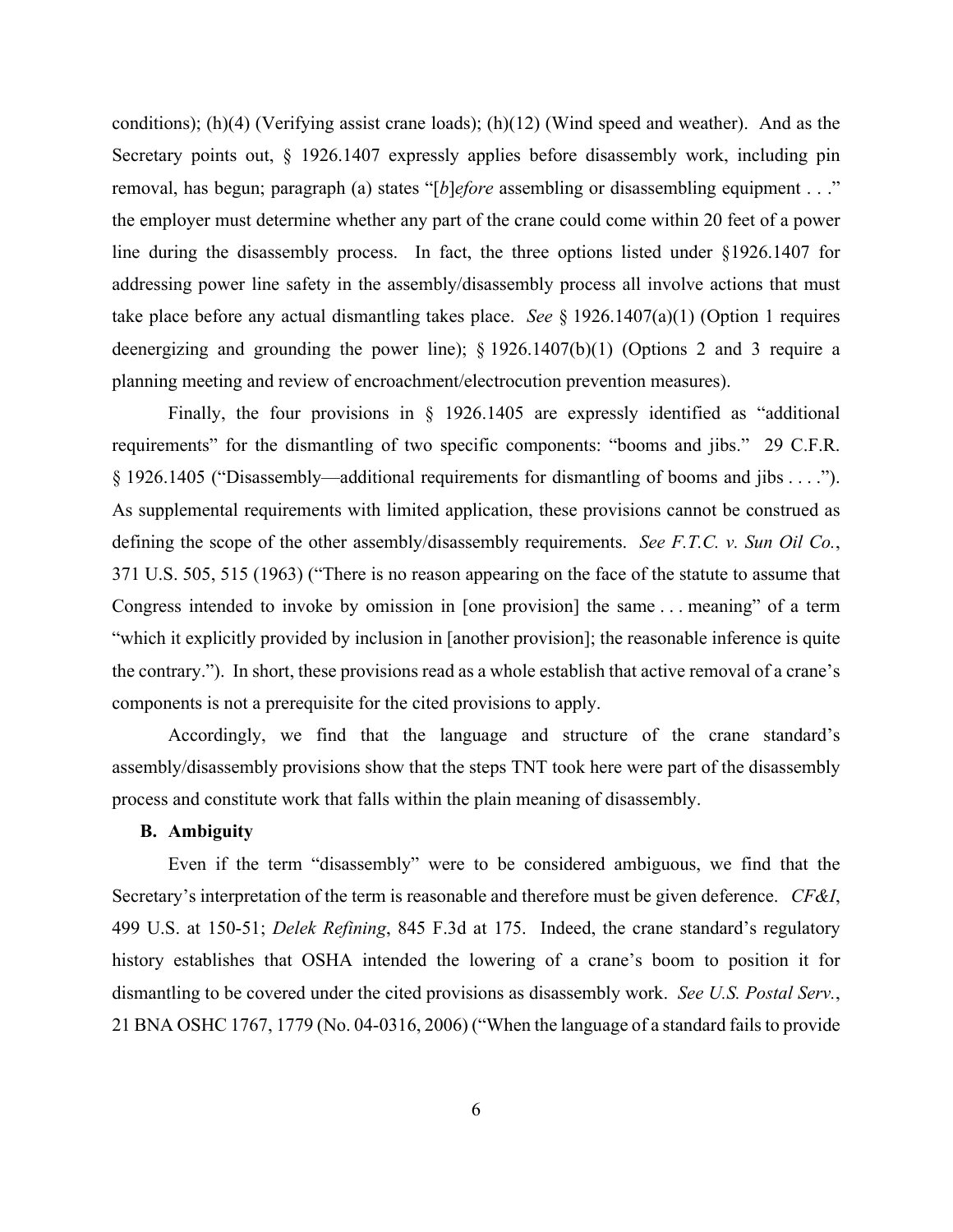an unambiguous meaning, we look to the standard's legislative history."), citing *Oberdorfer Industr. Inc.*, 20 BNA OSHC 1321, 1328-29 (No. 97-0469, 2003) (consolidated).

In the preamble to the crane standard's final rule, OSHA describes the precise activity at issue in this case—lowering a boom to position it for dismantling—as an example of when the assembly/disassembly powerline assessment requirement in  $\S$  1926.1407(a) is applicable:

For example, when disassembling a crane, the disassembly process takes place in an area that includes the area under and around the boom's path *as it is lowered to the ground* (in most, but not all cases, the boom is lowered to the ground *for the disassembly process*). Under this provision, the employer must assess the proximity that the boom *will be* in to the power line *in its path of travel to* (and on) the ground."

75 Fed. Reg. [4](#page-6-0)7,906, 47,945-46 (Aug. 9, 2010) (emphasis added).<sup>4</sup> And as OSHA explains in the preamble to the proposed rule, the negotiated rulemaking committee that developed the draft proposed rule had inadvertently omitted from the draft of this provision a reference to "disassembly," and that OSHA added it to the proposed rule because "[t]he employer needs to evaluate power lines with respect to the direction or area of disassembly *when preparing to* disassemble the crane." (Emphasis added). 73 Fed. Reg. 59,714, 59,750 (Oct. 9, 2008).

OSHA's discussion of the prohibition against assembly/disassembly below power lines  $(\S 1926.1407(c))$  in the final rule preamble also makes clear why that provision applies to a "fully" assembled" crane: "*in both assembly and disassembly*, maneuvering an assembled crane out from under the power lines, or *maneuvering a crane that is about to be disassembled under them*, itself

<span id="page-6-0"></span><sup>&</sup>lt;sup>4</sup> As this example is directly applicable to the instant case, TNT's claim that it lacked notice of the Secretary's interpretation lacks merit. *See Phelps Dodge Corp.*, 11 BNA OSHC 1441, 1444 (No. 80-3203, 1983) ("Inasmuch as the language of the standard is susceptible of different meanings, the preamble is the best and most authoritative statement of the Secretary's legislative intent."), *aff'd*, 725 F.2d 1237 (9th Cir. 1984). The company's argument is further undercut by the fact that the power line provisions applicable to crane *operation* are similar to the cited assembly/disassembly provisions. Specifically, for the provision at issue under Item 1 (requiring the employer to implement one of the listed additional encroachment/electrocution prevention measures), the equipment operations provision also requires implementing one of a list of additional measures, most of which are the same as in the assembly/disassembly provision. *See* 29 C.F.R. § 1926.1408(b)(4). As to the provision at issue under Item 2 (partially or fully assembled crane must not breach the Table A minimum approach distance if closer than 20 feet to power line), the equipment operations provision also states that no part of a crane, load line or load may breach the Table A minimum approach distance when working closer than 20 feet to power line. *See* 29 C.F.R. § 1926.1408(a)(2).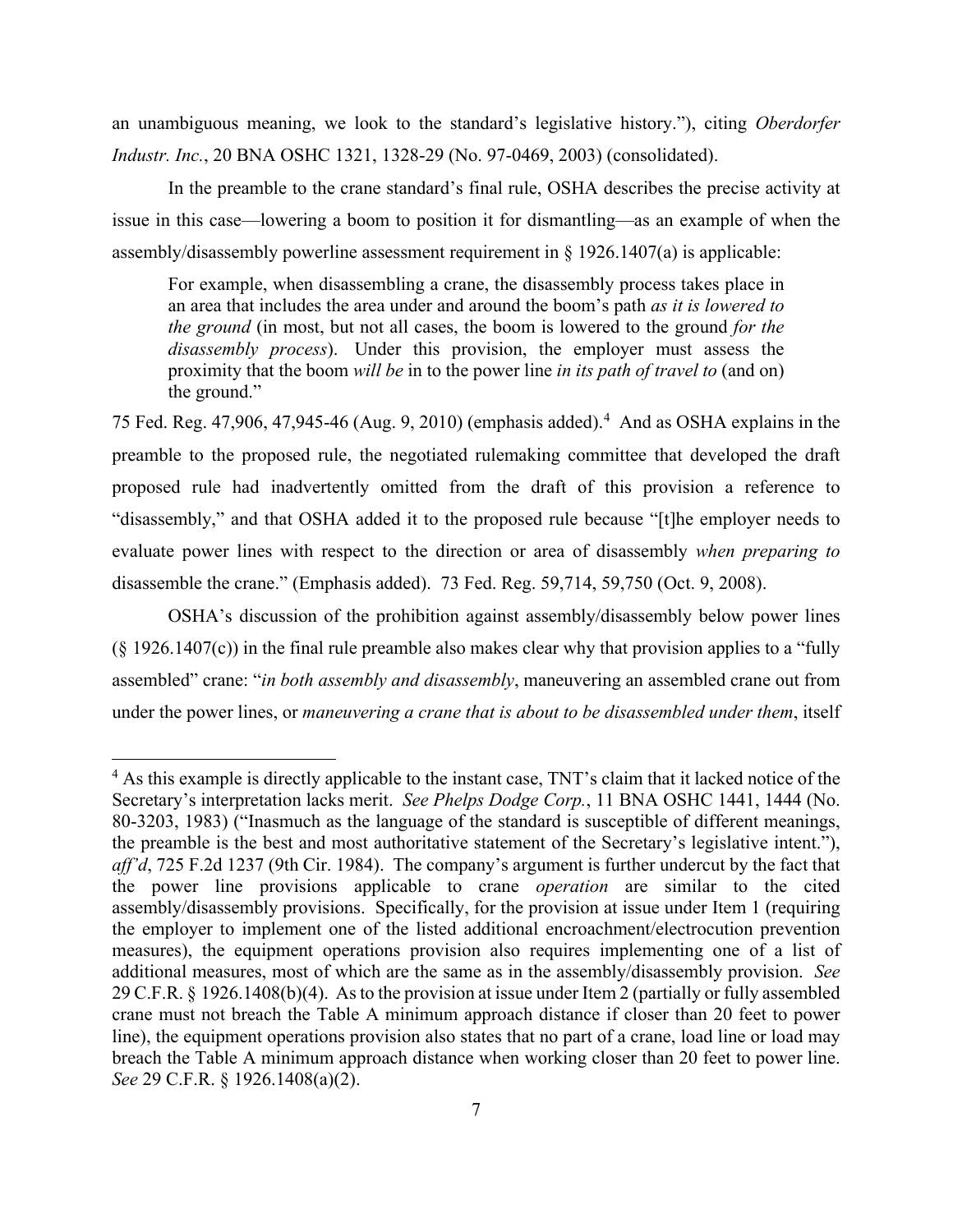poses a high risk of [power line] contact." 75 Fed. Reg. at 47,949 (emphasis added). *See Am. Sterilizer Co.*, 15 BNA OSHC 1476, 1478 (No. 86-1179, 1992) (standard's preamble can be the " 'best and most authoritative statement of the Secretary's legislative intent' " (citation omitted)); *see also Tops Markets, Inc*., 17 BNA OSHC 1935, 1936 (No. 94-2527) (relying on LOTO preamble to interpret ambiguous provision), *aff'd*, 132 F.3d 1482 (D.C. Cir. 1997) (unpublished table case). This interpretation is clearly a reasonable one, as the greatest risk of encroaching a power line occurs when the boom is still extended and/or being lowered in preparation for removing the crane's components, not after the boom is already laying on the ground or is on the bed of a helper truck. In sum, we find the regulatory history supports the Secretary's interpretation of disassembly as a process that is not limited to physical dismantling. Under that interpretation, lowering the boom was part of TNT's disassembly process because it was done *for* the dismantling of the jib, a task which necessarily required removal of the pins connecting the jib to the boom.

We disagree with the judge that the following statement from the final rule preamble supports his finding that the assembly/disassembly provisions apply only when components are actually being added or removed:

Irrespective of whether the [tower] crane is initially erected to its full height, or is "jumped" in stages, the process of increasing the height of the crane is an assembly/erection process. Sections 1926.1403 through 1926.1406 apply Sections  $1926.1403$  through  $1926.1406$  apply whenever the crane's height is modified.

75 Fed. Reg. at 47,936. OSHA's statement was in response to a commenter's question specific to tower cranes, which is not the type of crane at issue here—whether, after a tower crane has been erected and used at one height, and sections are subsequently added to the crane to increase its height for use at a higher level, that subsequent "jumping or "climbing" (terms that are specific to tower cranes) is an "assembly" process. *See* 29 C.F.R. § 1926.1401 (definitions of "assembly/disassembly" and of "climbing"); 75 Fed. Reg. at 47,936 (" 'Jumping' (or 'climbing') refers to the process of adding mast sections to a tower crane to increase its height."). This language neither addresses nor suggests, as the judge found, that the assembly/disassembly standards only apply when the structural height of any type of crane is modified.<sup>[5](#page-7-0)</sup>

<span id="page-7-0"></span><sup>&</sup>lt;sup>5</sup> The judge also relied on a statement in OSHA's Compliance Directive, Cranes and Derricks in Construction Standard (CPL 02-01-057, Oct. 17, 2014), explaining that the provisions of §§ 1926.1403-1406 do not apply to equipment set-up and providing an example where "if the equipment operator merely unfolds and pins the boom of a fully assembled truck crane, it would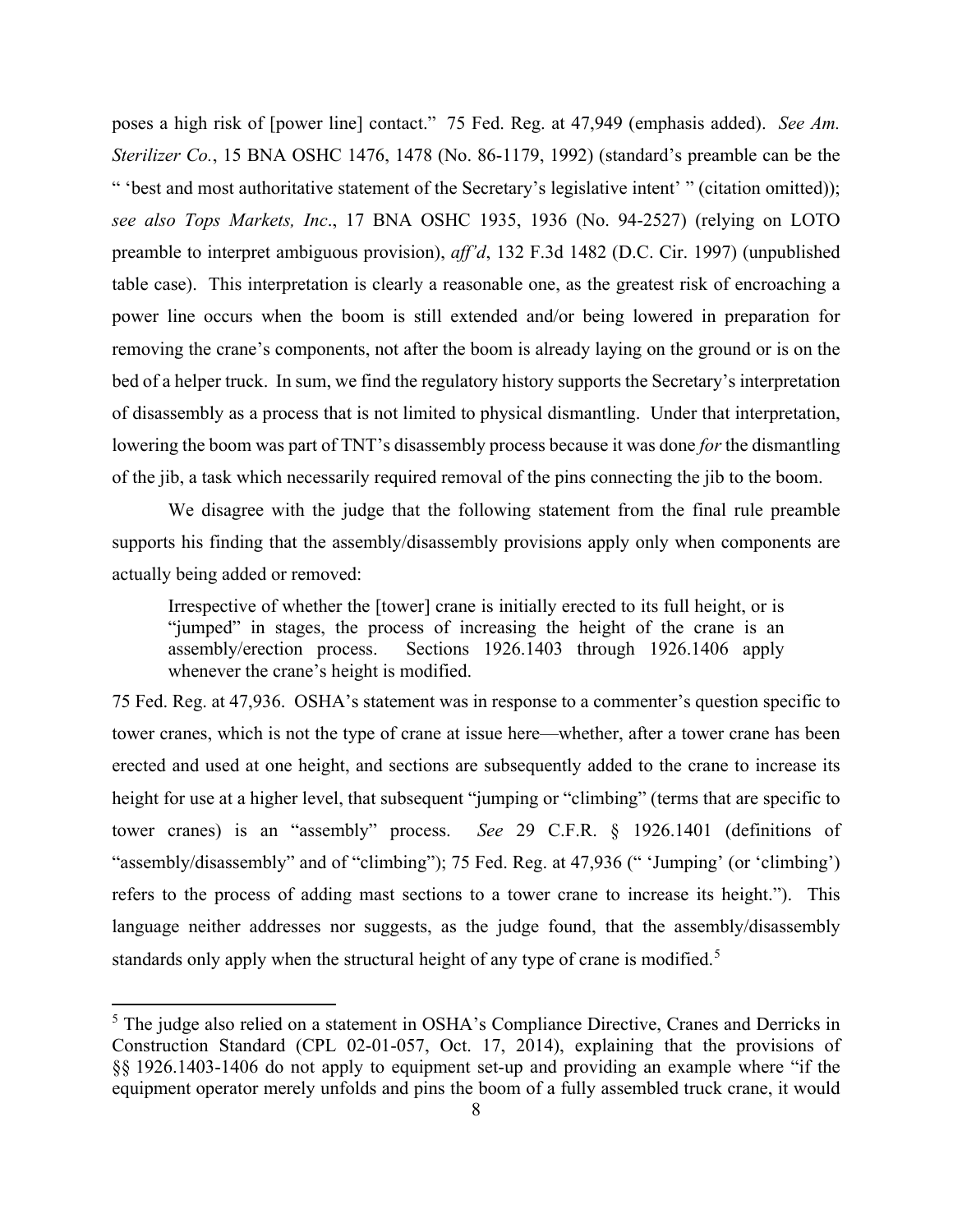We also find the judge's reliance on an unreviewed administrative law judge decision involving a citation under section 5(a)(1) of the Occupational Safety and Health Act, 29 U.S.C. § 654(a)(1), to be misplaced. *See Leone Constr. Co.*, 3 BNA OSHC 1979, 1981 (No. 4090, 1976) (unreviewed administrative law judge decision does not constitute binding precedent for the Commission). In *Steel Constructors, Inc.*, No. 78-3839, 1980 WL 10389 (OSHRC ALJ, Sept. 8, 1980), the general duty clause citation alleged that the employer had allowed an employee to disassemble an unsupported boom section of a truck crane. The judge vacated the citation based in part on his finding that the disassembly of the boom section had not yet begun because the equipment necessary for its dismantling had not yet been brought to the worksite and the boom was not yet resting on the ground. 1980 WL 10389 at \*4. *Steel Constructors*, however, predates the existence of the crane standard at issue here, so it did not involve the term "disassembly" within the context of that standard or even an analogous standard as the case arose under the general duty clause—as such, the rulemaking and deference considerations that exist here did not pertain. In addition, the judge's rationale was specific to the citation: he found that at the time the employee was removing pins from the boom section, the cited employer was under no obligation to institute the safety measures referenced in the citation—installing supports for the boom—because at that point the *employer* had not intended for the removal of the boom's pins to have begun. Rather, the *employee* had unforeseeably begun to remove them on his own. *Id*. at \*4-5. Therefore, *Steel Constructors* is inapposite.

Finally, in light of the crane standard's regulatory history, we reject two other arguments raised by TNT. First, the company claims that "each witness with knowledge of the crane industry and its operations testified . . . that disassembly of the crane would not begin until the actual removal of the first section of the jib[.]" TNT does not explain the relevance of the testimony of "witnesses with knowledge of the crane industry and its operations" to this issue, specifically that of TNT vice-president for Health, Safety and Environment Troy Pierce, TNT's expert witness Matt Gardiner, and the driver/rigger who was sent to the worksite to assist with disassembly.<sup>[6](#page-8-0)</sup> To the

be inappropriate to apply the [assembly/disassembly] requirements." There is no dispute that equipment set-up was not at issue here, so this example is irrelevant.

<span id="page-8-0"></span><sup>&</sup>lt;sup>6</sup> Pierce and Gardiner testified that disassembly begins when pins are being removed. Although the driver/rigger's testimony suggests that he also considered disassembly to begin with pin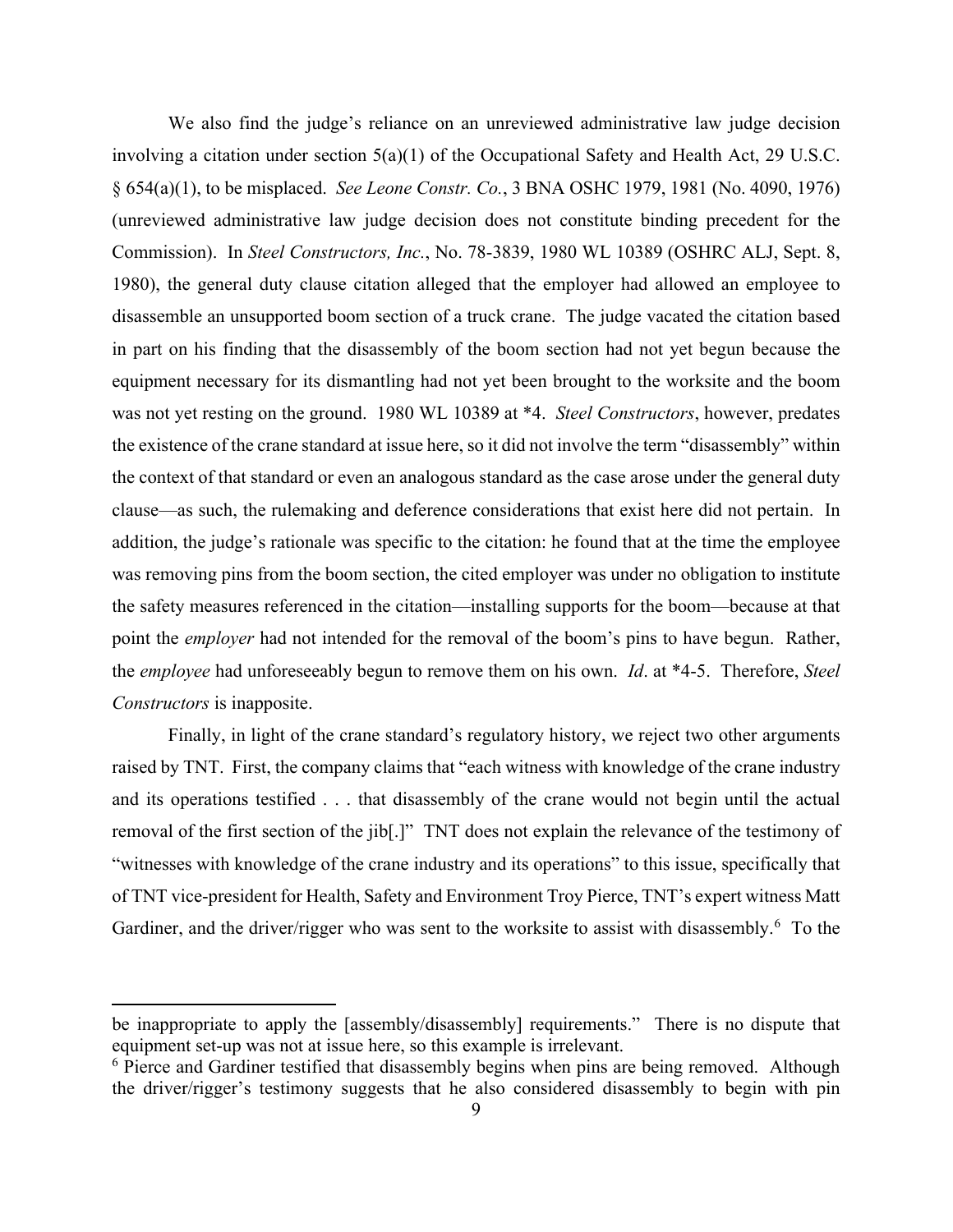extent TNT is arguing that the testimony of these witnesses collectively establishes that the word "disassembly" as commonly used in the construction industry does not include lowering a boom for disassembly, and that this is relevant to the meaning of "disassembly" under the crane standard, we find this claim lacks merit. The testimony of these witnesses is contradicted by the CO's interview statements of the two employees who worked on both the completed project and the disassembly plan: the crane operator, who has 22 years of experience ("[w]e were done and began to disassemble the crane"), and the spotter/rigger ("[w]e started disassembl[ing] the crane").<sup>[7](#page-9-0)</sup>

Second, TNT argues that the Secretary's interpretation of disassembly would cause "considerable confusion" in the crane industry because it is "based upon the purpose of the action taken and not on the nature of the action itself." TNT offers no explanation for why an employer would not know if it is lowering a boom as part of a construction operation or for disassembly of the crane—indeed, there is no dispute here that TNT's work at the site had been completed and a

removal, he stated in his signed interview statement that on the day of the accident, "we started breaking down the crane."

At the hearing, the judge overruled the Secretary's objection to Gardiner being qualified as an expert "to the extent [TNT is] proffering testimony about industry standards [that] are not applicable to this proceeding;" the judge qualified Gardiner "as an expert . . . on the subject matters of crane operation, crane disassembly, and compliance with OSHA crane standards and ASME standards dealing with cranes." We find that it was error to qualify Gardiner as an expert with respect to "compliance with OSHA crane standards." *See Goodman v. Harris Cty.,* 571 F.3d 388, 399 (5th Cir. 2009) ("[A]n expert may never render conclusions of law."), citing *Snap-Drape, Inc. v. Comm'r,* 98 F.3d 194, 198 (5th Cir. 1996); *Erickson Air-Crane, Inc.*, No. 07-0645, 2012 WL 762001, at \*3 n.7 (OSHRC, Mar. 2, 2012) (finding judge properly excluded expert testimony consisting of legal opinion). Similarly, to the extent TNT is claiming that the driver/rigger and Pierce opined that the cited provisions do not apply to lowering the boom for disassembly, and that their opinions in this regard are relevant to this issue, its argument is rejected. *Id*.

<span id="page-9-0"></span> $<sup>7</sup>$  The testimony TNT relies on is also contradicted and outweighed by the fact that the negotiated</sup> rulemaking committee ("C-DAC") tasked with developing the crane standard was comprised of industry stakeholders, including construction crane users, owners, manufacturers, and operators (including two representatives of the International Union of Operating Engineers), all of whom had many years of relevant experience. *See* 75 Fed. Reg. at 47,907-09. C-DAC, whose composition was designed to be representative of the construction crane industry, *see* 75 Fed. Reg. at 47,909, chose to include a "fully assembled" crane in § 1926.1407(d) and the backward stability requirement (which is applicable even before any component is removed) in § 1926.1404(h)(11), and submitted no comments objecting to OSHA's statement in the proposed rule preamble that the assembly/disassembly power line assessment requirement would apply to lowering the boom for disassembly. *See* 75 Fed. Reg. at 47,945-46.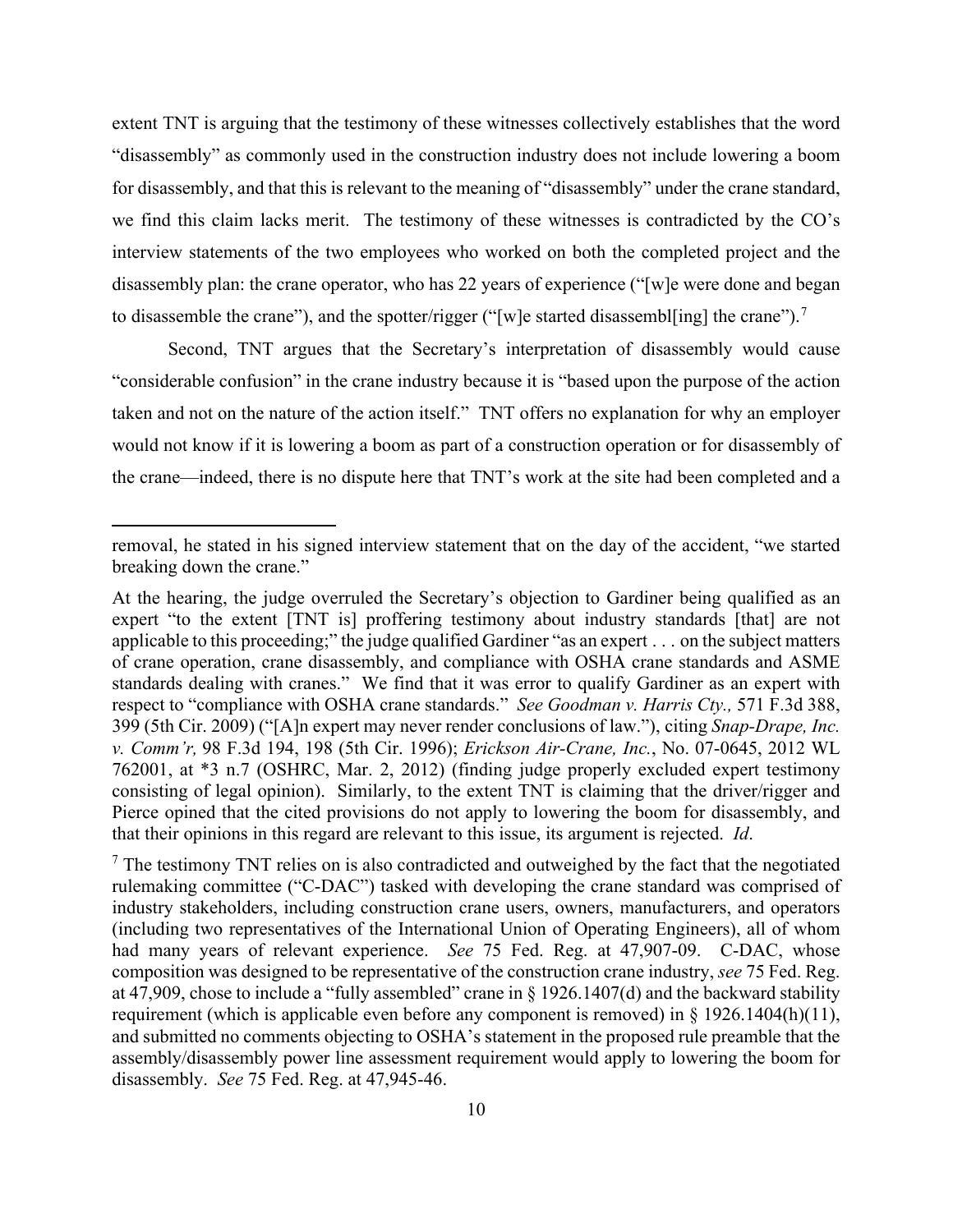crane disassembly plan developed and agreed to by the crew, two of whom were sent to the site by the company solely to assist with disassembling the crane. As such, all of the employees were aware that the boom was being lowered pursuant to their plan for disassembling the crane.

For these reasons, we conclude that the Secretary's interpretation of § 1926.1407 accords with the plain meaning of the standard and, even if the standard is ambiguous in this regard, the Secretary's interpretation is reasonable and entitled to deference. *See CF&I*, 499 U.S. at 150-51. Accordingly, we reverse the judge, find that the cited provisions are applicable here, and remand this case for further proceedings.

SO ORDERED.

/s/

 James J. Sullivan, Jr. Chairman

/s/

Cynthia L. Attwood Commissioner

 $\sqrt{s/2}$ 

Amanda Wood Laihow

Dated: March 27, 2020 Commissioner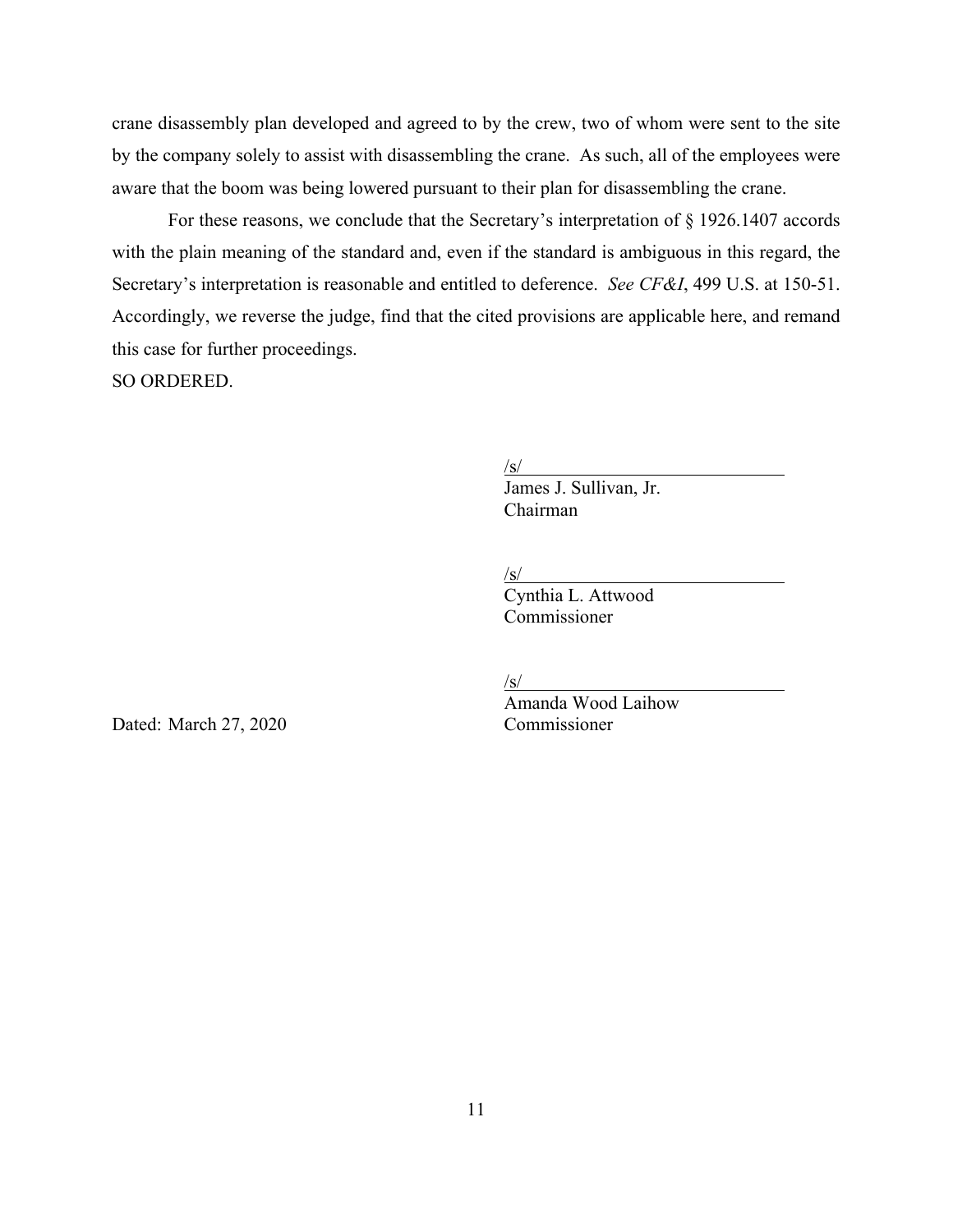### Some personal identifiers have been redacted for privacy purposes

### **UNITED STATES OF AMERICA**

### **OCCUPATIONAL SAFETY AND HEALTH REVIEW COMMISSION**

SECRETARY OF LABOR,

Complainant,

v.

TNT CRANE & RIGGING, INC.,

DOCKET NO. 16-1587

Respondent.

Appearances:

Christopher Lopez-Loftis, Esq. U.S. Department of Labor, Office of the Solicitor, Dallas, Texas For Complainant

Collin G. Warren, Esq., Travis W. Vance, Esq., Fisher & Phillips, LLP, Houston, Texas For Respondent

Before: Administrative Law Judge Brian A. Duncan

### **DECISION AND ORDER**

### Procedural History

On May 15, 2016, Respondent's employees were installing new antennas on a communications tower using a 275-ton mobile crane in Georgetown, Texas. An employee was on the ground holding the end of the crane's hoist line, while the crane operator was lowering the boom, when it contacted a nearby electric line. The employee was seriously injured by the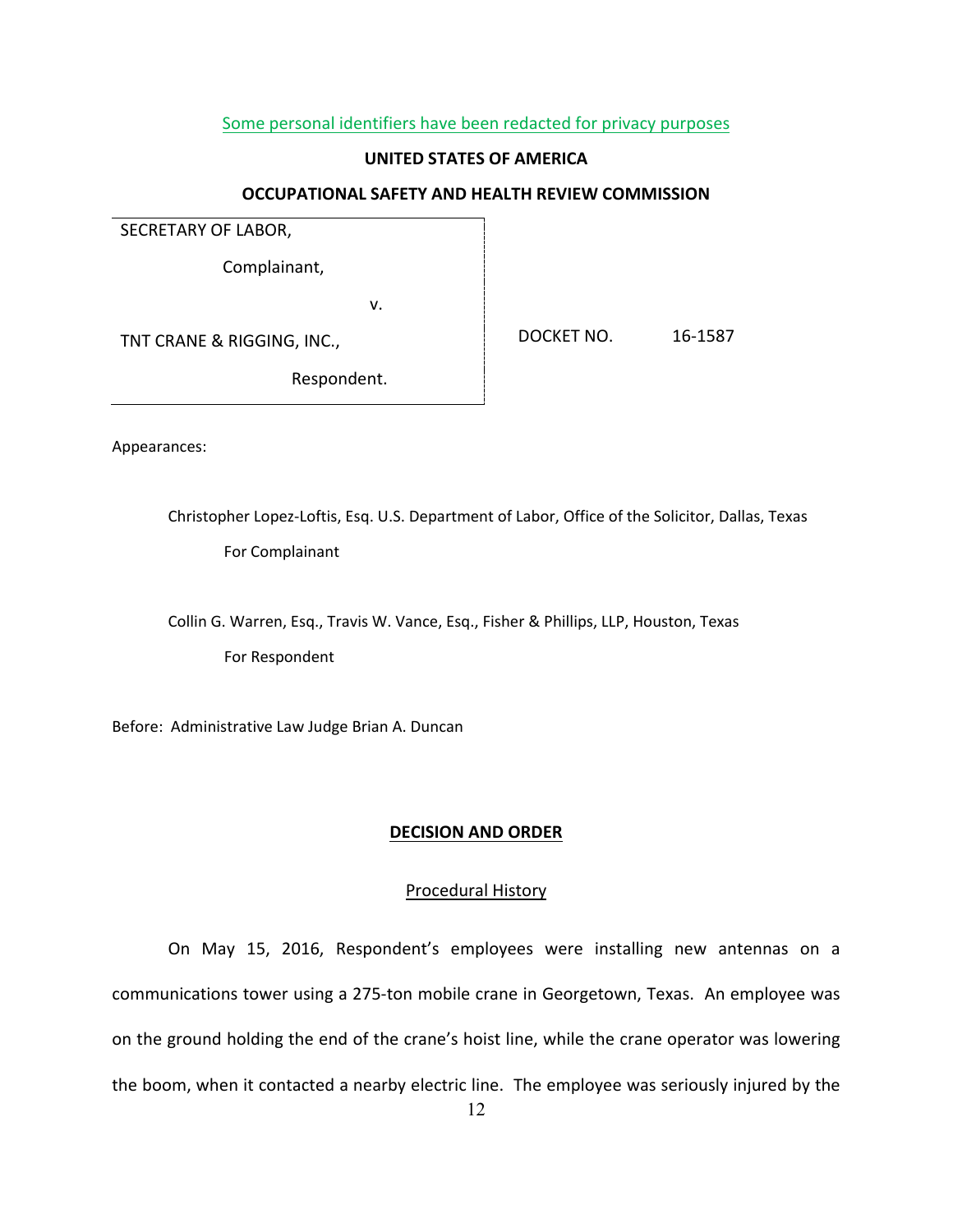electrical shock, and hospitalized. Four days later, on May 19, 2016, OSHA assigned Compliance Safety and Health Officer (CSHO) Darren Beck to begin an investigation of the incident. (Tr. 59). As a result of his investigation, OSHA issued a *Citation and Notification of Penalty* to Respondent alleging two violations of the Occupational Safety and Health Act of 1970, 29 U.S.C. § 651 *et seq*. ("the Act").

OSHA alleged a serious violation of 29 C.F.R. §1926.1407(b)(3) for failing to prevent the encroachment of power lines during crane disassembly; and a serious violation of 29 C.F.R. §1926.1407(d) for failing to maintain minimum approach distances from power lines during disassembly, with total proposed penalties of \$24,942.00. Respondent timely contested the *Citation*, which brought the matter before the United States Occupational Safety and Health Review Commission ("Commission") pursuant to Section 10(c) of the Act.

A trial was conducted in Houston, Texas on December 20–21, 2017. Seven witnesses testified at trial: (1) CSHO Darren Beck; (2) Freddie Ray, a driver and rigger for Respondent; (3) Jeff Benson, a crane operator and former employee of Respondent; (4) Troy Pierce, Respondent's Vice President of Health Safety and Environment; (5) Matt Gardiner, Respondent's designated crane expert; (6) Jamie Arnold, Respondent's Branch Manager of the Marshall, Texas yard; and (7) Jeff Bonner, one of Respondent's safety managers. Both parties timely submitted post-trial briefs for the Court's consideration.

#### Jurisdiction & Stipulations

The parties stipulated the Commission has jurisdiction over this proceeding pursuant to Section  $10(c)$  of the Act. (Tr. 18). The parties also stipulated that, at all times relevant to this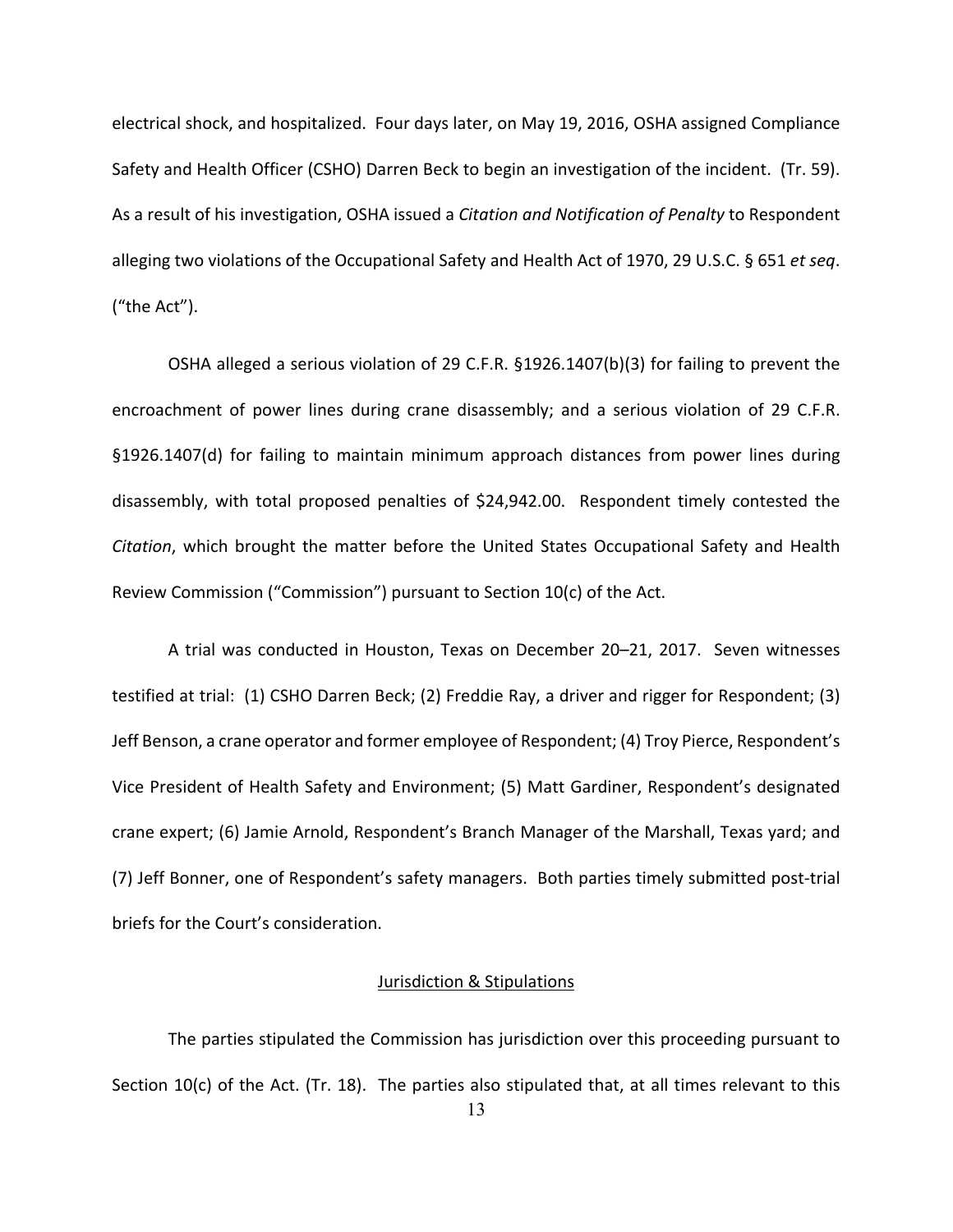proceeding, Respondent was an employer engaged in a business and industry affecting interstate commerce within the meaning of Sections 3(3) and 3(5) of the Act, 29 U.S.C. §652(5). (Tr. 18–19). *See Slingluff v. OSHRC*, 425 F.3d 861 (10th Cir. 2005).

### Factual Background

On May 15, 2016, Respondent's employees Jeff Benson and Mark Ryan were completing a week-long project to install new antennas on top of a communications tower in Georgetown, Texas. (Tr. 58, 313, 529). Mr. Benson, Respondent's Crane Operator, was operating a Grove GMK 5275 all-terrain 275-ton mobile crane to perform the work. (Tr. 320; Exs. C-16, C-17). About 9:00 a.m. that day, employees [Redacted] and Freddie Ray, who were detailed from Respondent's San Antonio office, arrived at the worksite to assist in disassembling the mobile crane once the job was completed. (Tr. 202–203, 254).

Once finished, the crew needed to dismantle the crane and re-load it back on the semitruck trailer used to transport it. (Tr. 96, 254). Before starting that process, the crew conducted a job safety analysis (JSA) and discussed a plan for lowering and disassembling the boom of the crane, including the need to avoid the nearby power lines. (Tr. 203–206; Ex. R-4). Though [Redacted] and Mr. Ray expressed reservations about the plan, Mr. Benson informed them he had assembled the crane in the exact location where he proposed disassembling the crane, and the plan included a buffer zone of 20 feet from the power line. $8$  (Tr. 214).

<span id="page-13-0"></span><sup>&</sup>lt;sup>8</sup>. Because the voltage of the power line was 14,400 volts, the required minimum distance was 10 feet per Table A of 29 C.F.R. §1926.1408. Respondent's employees testified that they aimed for a larger buffer area. (Tr. 259).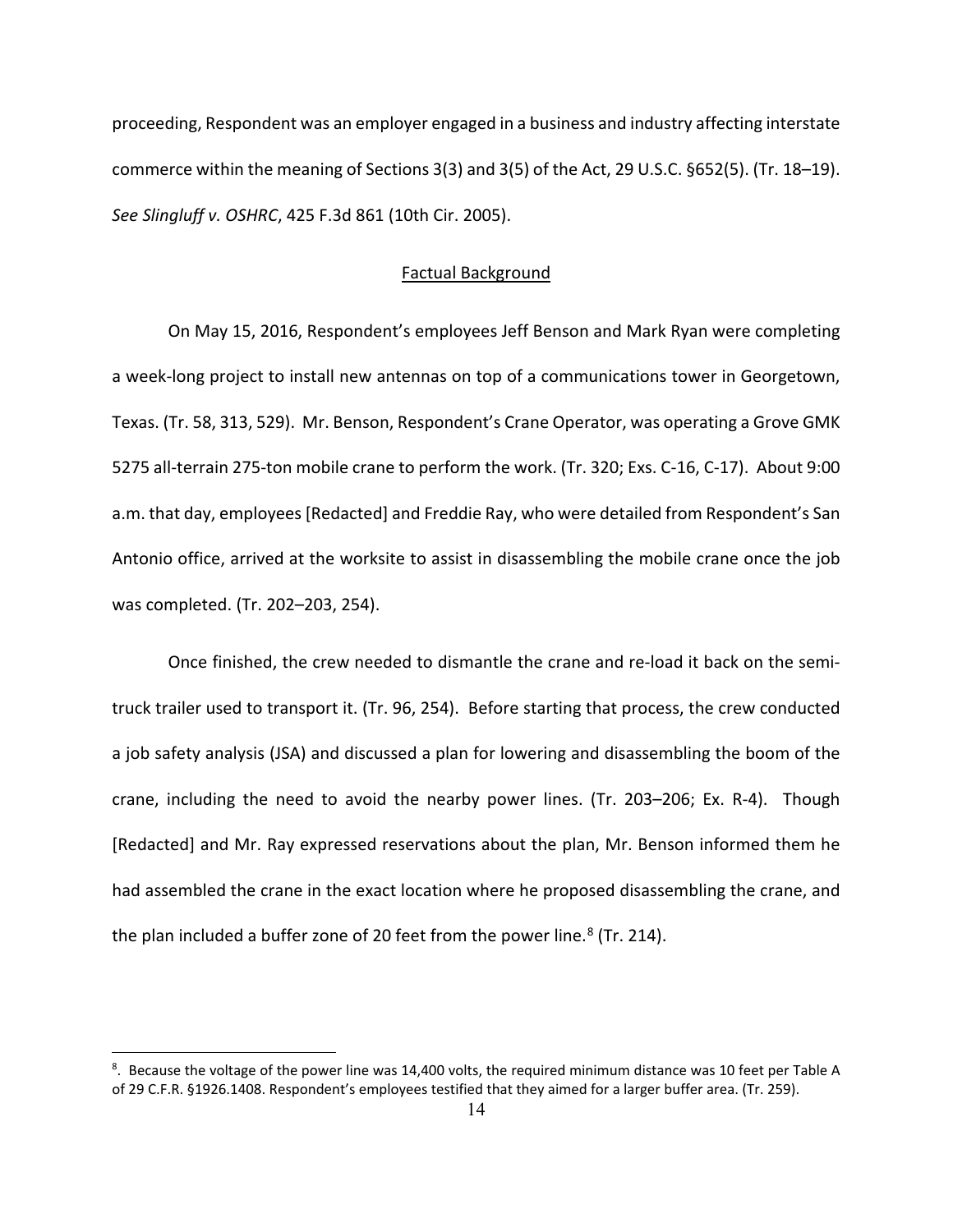On this particular crane model, the operator's cabin sits on a turntable on the truck, which allows it to rotate left and right. (Tr. 207, 320). Affixed to the turntable is a telescoping boom, which extends and retracts by way of a hydraulic cylinder. (Tr. 207; Ex. C-17). According to Mr. Ray, the boom remains permanently affixed to the crane. (Tr. 207). There was also a jib on the crane, which consisted of extension sections that attach to the end of the boom for more reach. (Tr. 208; Ex. C-16). In contrast to the boom, the jib is not permanently affixed to the crane. Instead, the jib sections are connected by a series of pins during the assembly process, and then removed during the disassembly process. (Tr. 207; Ex. C-16). The jib pins are substantial pieces of steel bar which are inserted and removed with a hammer. (Tr. 207).

The disassembly plan called for Mr. Benson to first reposition the crane near the semitruck trailer; then to lower the boom while [Redacted], the spotter, removed the block from the beckett on the end of the hoist line. (Tr. 88). The block is the end mechanism on a crane, where rigging is attached to pick up whatever items the crane is lifting. (Tr. 199, 328; Exs. C-16 (TNT 102), C-17 (DOL 187). The beckett is a metal connection device at the end of the hoist line, where the block is connected. (Tr. 209, 328). Then, while [Redacted] physically held the beckett to keep the hoist line taught, it was to be retracted onto the coil.<sup>[9](#page-14-0)</sup> (Tr. 209, 211, 315). From operators to the expert, all of Respondent's witnesses testified that simply lowering the boom and disconnecting the block, are normal operations that can occur multiple times over the course of a single day. (Tr. 224, 264, 536).

<span id="page-14-0"></span><sup>&</sup>lt;sup>9</sup>. Mr. Ray testified that removing the block was an unnecessary step in the process that actually increased the likelihood of an accident. The block in question weighed nearly 500 pounds, which would have maintained adequate tension on the hoist line while it was retracted, eliminating the need for [Redacted] to hold the line. (Tr. 231–233).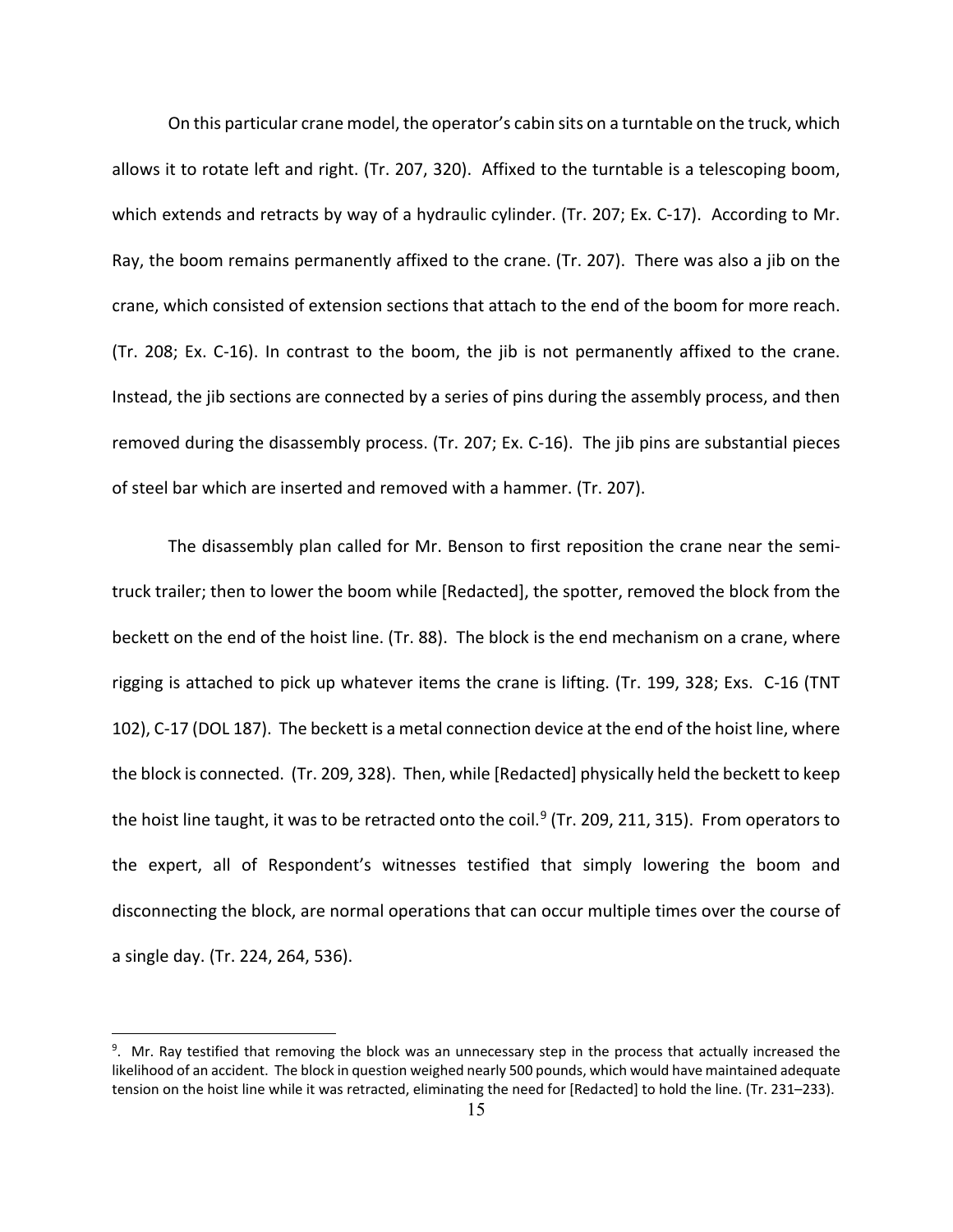After the block was removed and the hoist line retracted, the *plan* was to further lower the boom, use a separate helper crane to begin taking off sections of the jib, and place them on the trailer. (Tr. 227, 262, 315, 486-487, 553; Ex. R-4). Disassembly of this crane is a progressive process, which involves raising/lowering the boom after each successive section of the jib had been removed and set on the trailer. (Tr. 207–208). This description of the process was echoed by Matthew Gardiner, Respondent's expert. (Tr. 538–539). Mr. Gardiner, Mr. Pierce, and Mr. Ray testified at trial that the actual removal of the first section of jib is when crane "disassembly" actually begins. (Tr. 207-208, 467, 540-541).

However, despite this disassembly plan, the crew never progressed past the removal of the block and the beginning of the retraction of the hoist line. Neither the boom or jib was ever laid onto the trailer, no sections of jib were removed, and no jib section pins were knocked out. (Tr. 261-262). As the crane operator was lowering the boom and retracting the hoist line, it contacted a nearby power line, sending 14,000 volts of electricity through the hoist line to [Redacted]. (Tr. 108, 211–212). Mr. Ray, who was in the cab of the semi-truck awaiting instructions from Mr. Ryan, quickly ran over to [Redacted]'s location. (Tr. 211-212). After emergency responders arrived and had the original crew move the crane and other equipment for access purposes, the entire crew was sent home. (Tr. 268). Respondent had a different crew come to the site a day later to disassemble the crane and remove it from the property. (Tr. 381).

[Redacted] experienced a severe electricalshock, serious injuries, and hospitalization. (Tr. 213, 379–80). The crane operator was not injured. Respondent reported the accident and employee hospitalization to OSHA within 24 hours, which prompted the investigation.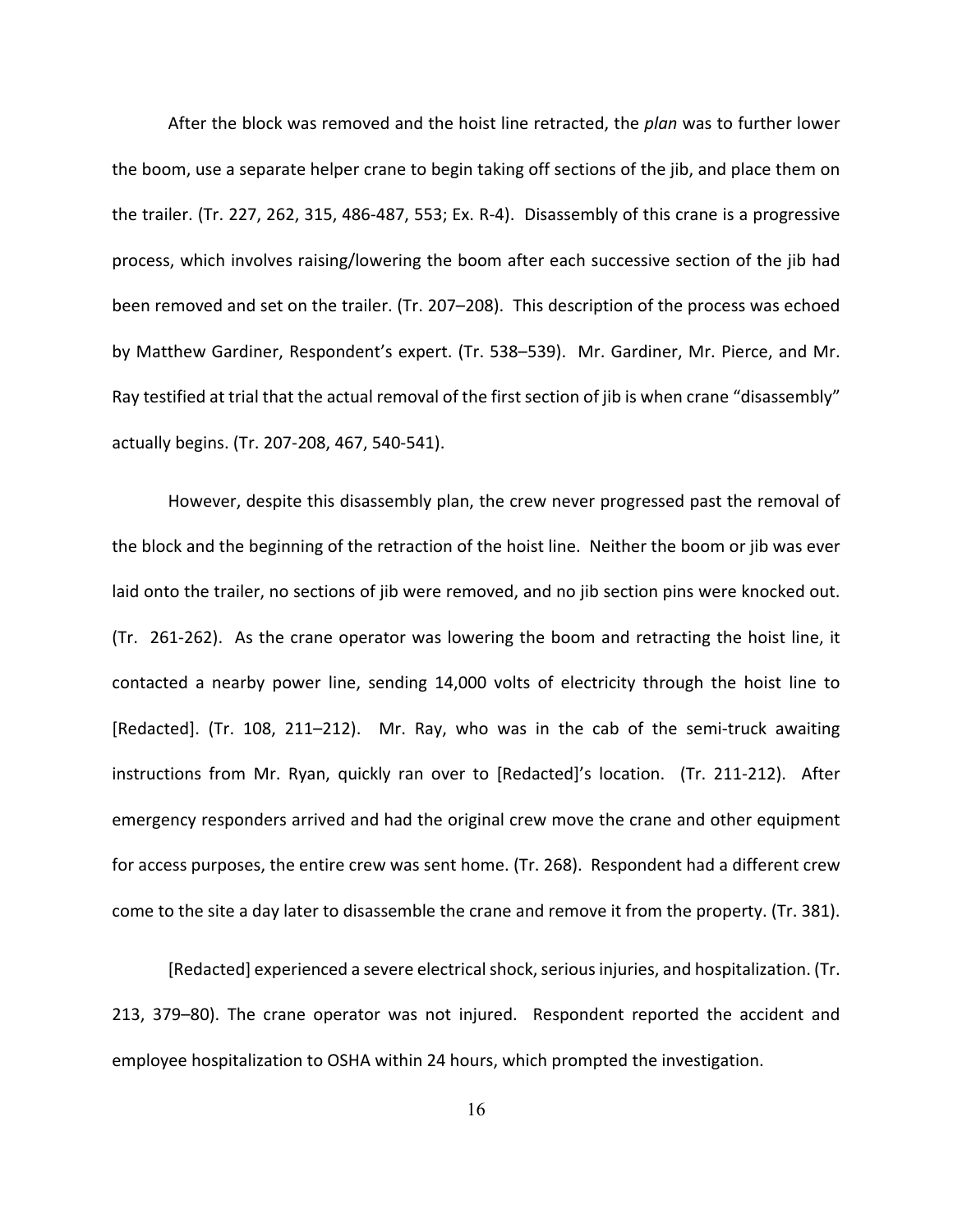By the time CSHO Beck arrived at the worksite, the equipment and parties involved in the incident were no longer there. (Tr. 57). He also testified that he was unable to enter the locked property. (Tr. 138). Therefore, instead of performing an inspection at the location of the accident, CSHO Beck traveled to Respondent's Houston, TX office, to interview witnesses; and to Respondent's Marshall, TX yard, where the crane was being stored. (Tr. 57). The Court notes that this was CSHO Beck's first crane accident inspection. (Tr. 54).

When CSHO Beck spoke with members of the crew, they apparently used phrases like "began to disassemble" and "started breaking down the crane," which led him to conclude they were engaged in crane disassembly at the time of the accident. (Tr. 88-94). CSHO Benson's conclusions were wholly reliant upon witness interviews. He did not actually know whether the crane was fully assembled, partially disassembled, or completely disassembled at the time of the accident. (Tr. 133). When asked during the trial how he knew the crew was actually disassembling the crane at the time of the accident, CSHO Beck testified that "…whenever you start getting close to power lines, that's when the disassembly starts to occur. If they weren't disassembling the crane, then what else were they doing?" (Tr. 153).

The facts presented at trial, however, clearly established that disassembly of the crane was *about* to begin, but had not actually started. To reiterate, neither the boom or jib had been set on the trailer, the crane boom and jib were still suspended and under tension, none of the sections of jib had been removed, and none of the pins connecting each jib section had been knocked out. The crane was fully intact and operational, except for the removal of the block at the end of the hoist line. (Tr. 264).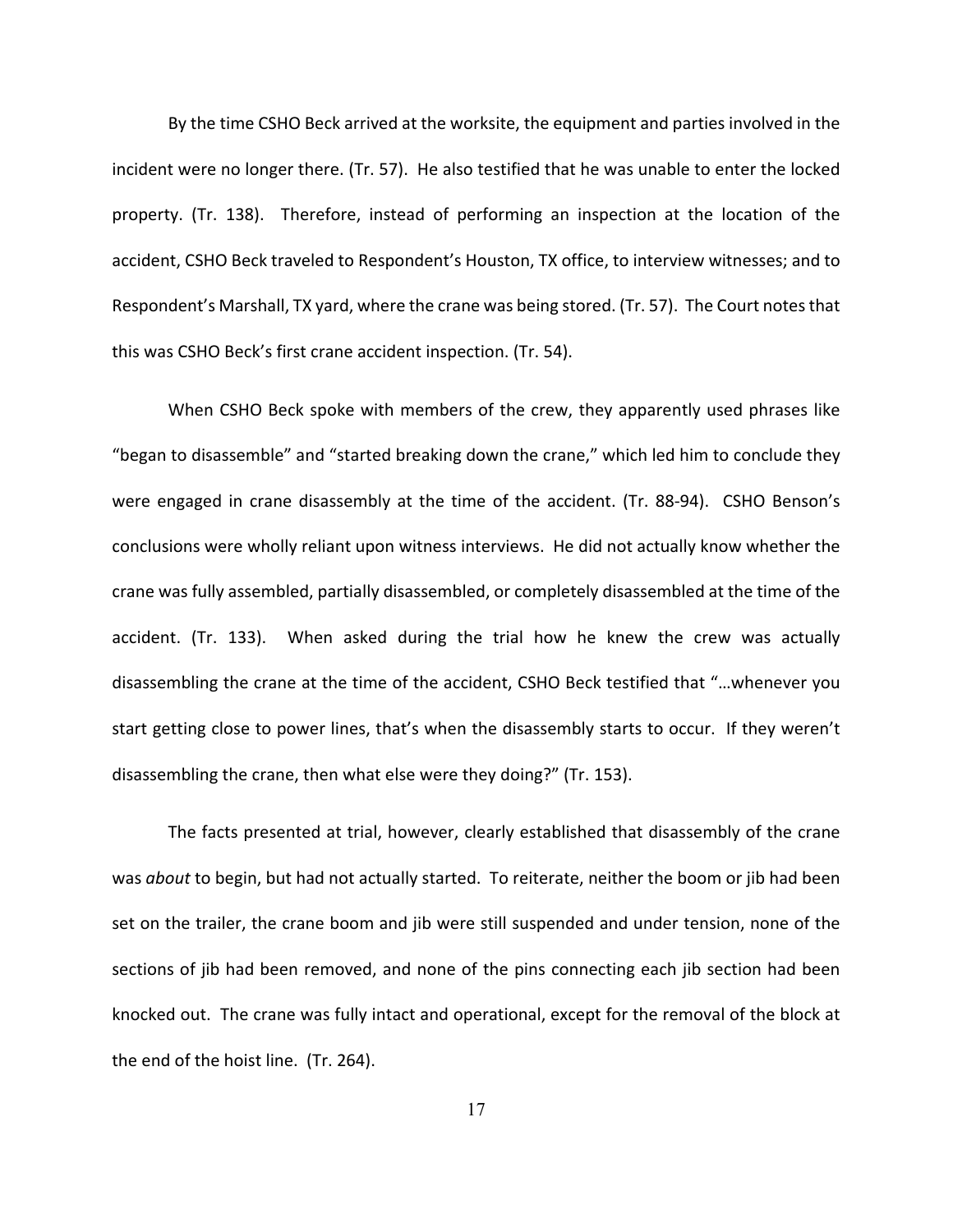In additional to interview statements, CSHO Beck took photos of a not-to-scale model of the worksite prepared by Mr. Ray and a member of Respondent's safety team, and took photographs of the crane as it set in the Marshall, TX yard. (Tr. 95, 243-44; Ex. C-21). None of the photographs entered into the record accurately reflect the condition, configuration, or position of the crane at the time of the accident. (Exs. C-16, C-17). Based on his investigation, CSHO Beck concluded that Respondent failed to comply with two regulatory requirements for crane disassembly, and OSHA issued the two violations at issue in this case.

#### Discussion

To establish a violation of an OSHA standard, Complainant must prove, by a preponderance of the evidence, that: (1) the cited standard applied to the facts; (2) the employer failed to comply with the terms of the cited standard; (3) employees were exposed or had access to the hazard covered by the standard, and (4) the employer had actual or constructive knowledge of the violative condition (*i.e.*, the employer knew, or with the exercise of reasonable diligence could have known). *Atlantic Battery Co.*, 16 BNA OSHC 2131 (No. 90-1747, 1994).

The first (and primary) issue here is whether the regulation cited in both alleged violations, 29 C.F.R. §1926.1407, applied to the work being performed by Respondent's crew at the time of the accident. Even CSHO Beck acknowledged during the trial that if Respondent's crew was not engaged in "disassembly," then the *Citations* issued to Respondent were improper. (Tr. 134). The regulation cited here falls under the category of "Cranes and Derricks in Construction" and is entitled "Power line safety (up to 350 kV)—assembly and disassembly." 29 C.F.R. §1926.1407 *et seq.*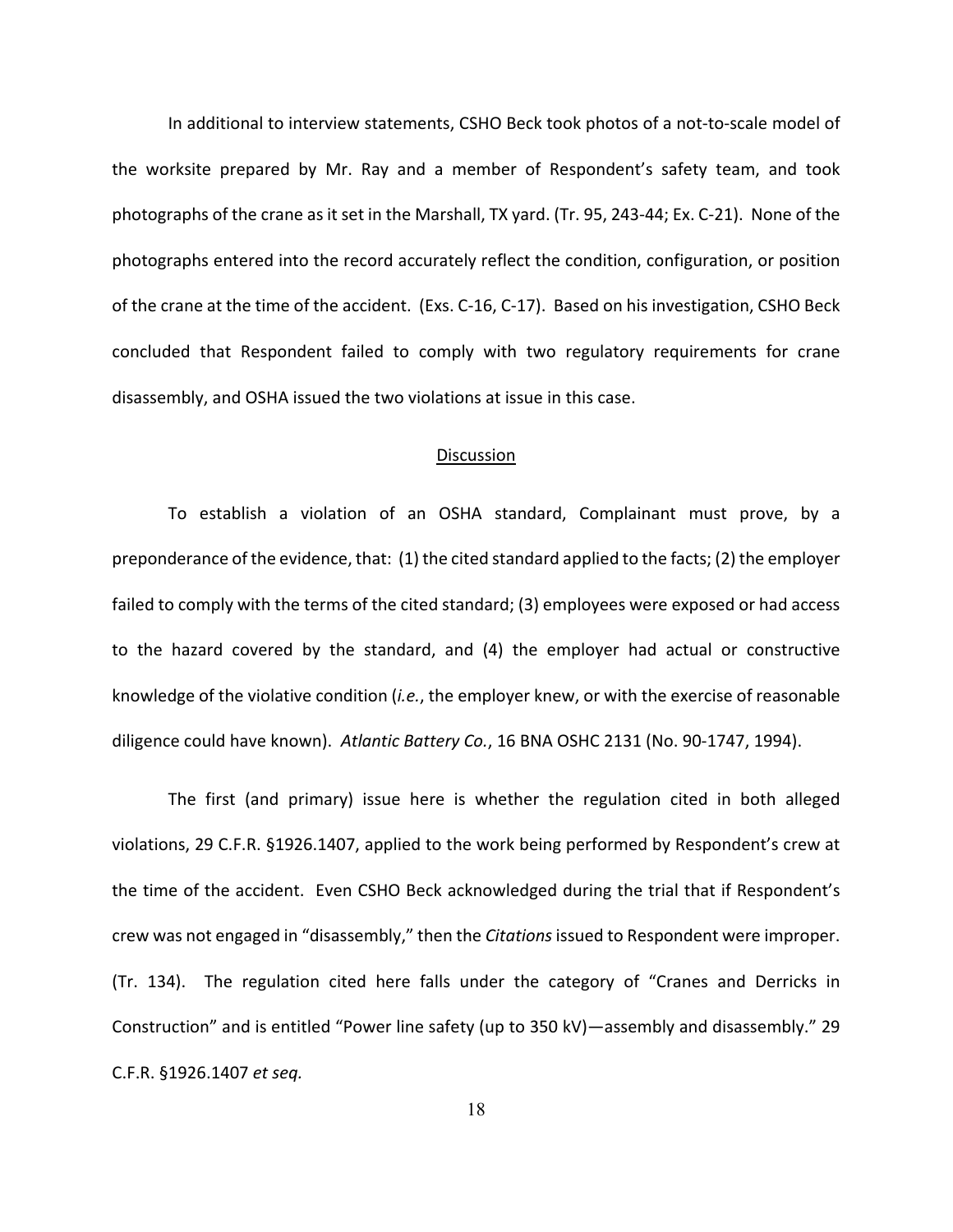Complainant argues that the process of crane "disassembly" began in this case when the block at the end of the hoist line was removed, and the boom began to be lowered. *Compl't Br.* at 11. According to Complainant, once the crew discussed the disassembly plan, then took their first physical steps toward accomplishing that plan, their actions were covered by the disassembly regulations. Respondent argues in opposition, that "disassembly" is not defined in the regulations, and that the simple act of lowering the boom and removing the block at the end of the hoist line is a common practice during normal operation of this and other cranes. (Tr. 264, 466). For a Court to conclude that lowering the boom and removing/changing a block, constitutes crane disassembly would have far-reaching implications in the crane industry, and is contrary to the regulations. Respondent does not dispute that the crane was *about to be* disassembled at the time of the accident, but that *actual* disassembly had not yet begun when the accident occurred.

### Plain Language of "Assembly/Disassembly"

To determine a standard's meaning, "the Commission must first look to its text and structure." *Seward Ship's Drydock, Inc.*, 26 BNA OSHC 2303 (No. 09-1901, 2018) (citations omitted). If the language of the standard is unambiguous, then the plain meaning shall govern, irrespective of what definition the Secretary may propose. *Id.* According to the definition section of Subpart CC—Cranes and Derricks in Construction, "Assembly/Disassembly" means:

the assembly and/or disassembly of equipment covered under this standard. With regard to tower cranes, "erecting and climbing" replaces the term "assembly" and "dismantling" replaces the term disassembly." Regardless of whether the crane is initially erected to its full height or is climbed in stages, the process of increasing the height of the crane is an erection process.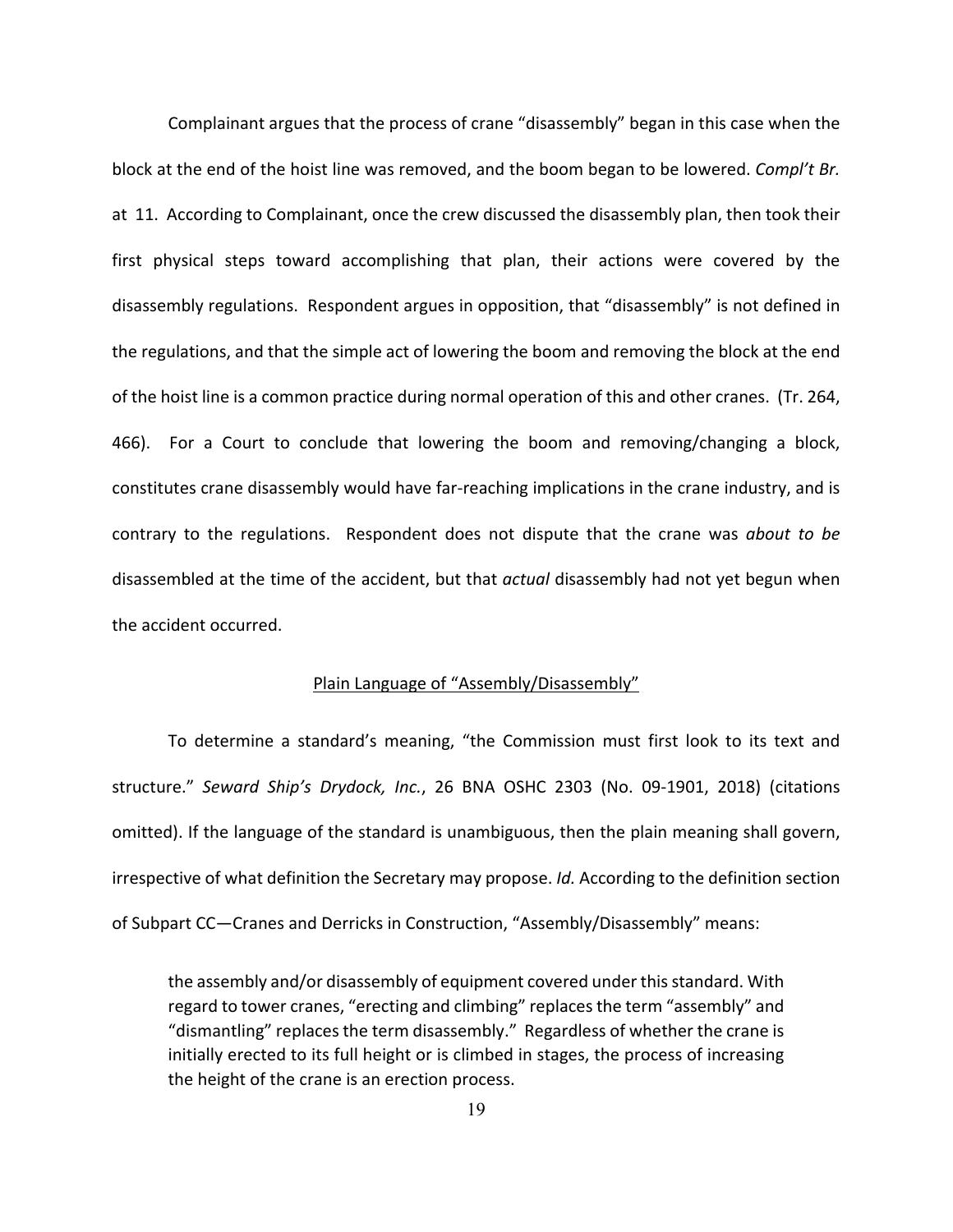29 C.F.R. §1926.1401.

The first sentence in the definition is circular, and provides no clarification, because it uses the term "disassembly of equipment" to define the term "disassembly." Even CSHO Beck agreed that "disassembly" is not clearly defined in the regulation. (Tr. 174). The next two sentences, however, provide some texture to its meaning. Specifically, the assembly process for tower cranes (not the type used here), involves "the process of increasing the height of the crane." Conversely, logic dictates that decreasing the height of the crane would constitute disassembly. Unfortunately, with regard to the mobile crane used in this case, the definition does not explain how assembly/disassembly would differ from normal crane operation, during which the boom is raised and lowered repeatedly.

Notwithstanding the vagueness of the term "assembly/disassembly" in the standard, OSHA created, in promulgating the regulations, an intentional dividing line between assembly/disassembly and normal crane operation. There are four other subsections of subpart CC that address the assembly/disassembly process. *See id.* §§1926.1403–.1406. The one standard specifically applicable to disassembly—§1926.1405—seems to further clarify that dividing line. In each subsection of §1926.1405, employers are admonished that "none of the pins" on various sections of the crane boom or pendants can be removed without adequate support or while the components are under tension. *See id.* §1926.1405(a)–(d). The previous section, after discussing the prerequisites for supervision and procedures, also highlights the removal of pins as part of the disassembly process. *See id.* §1926.1404(f). The language

20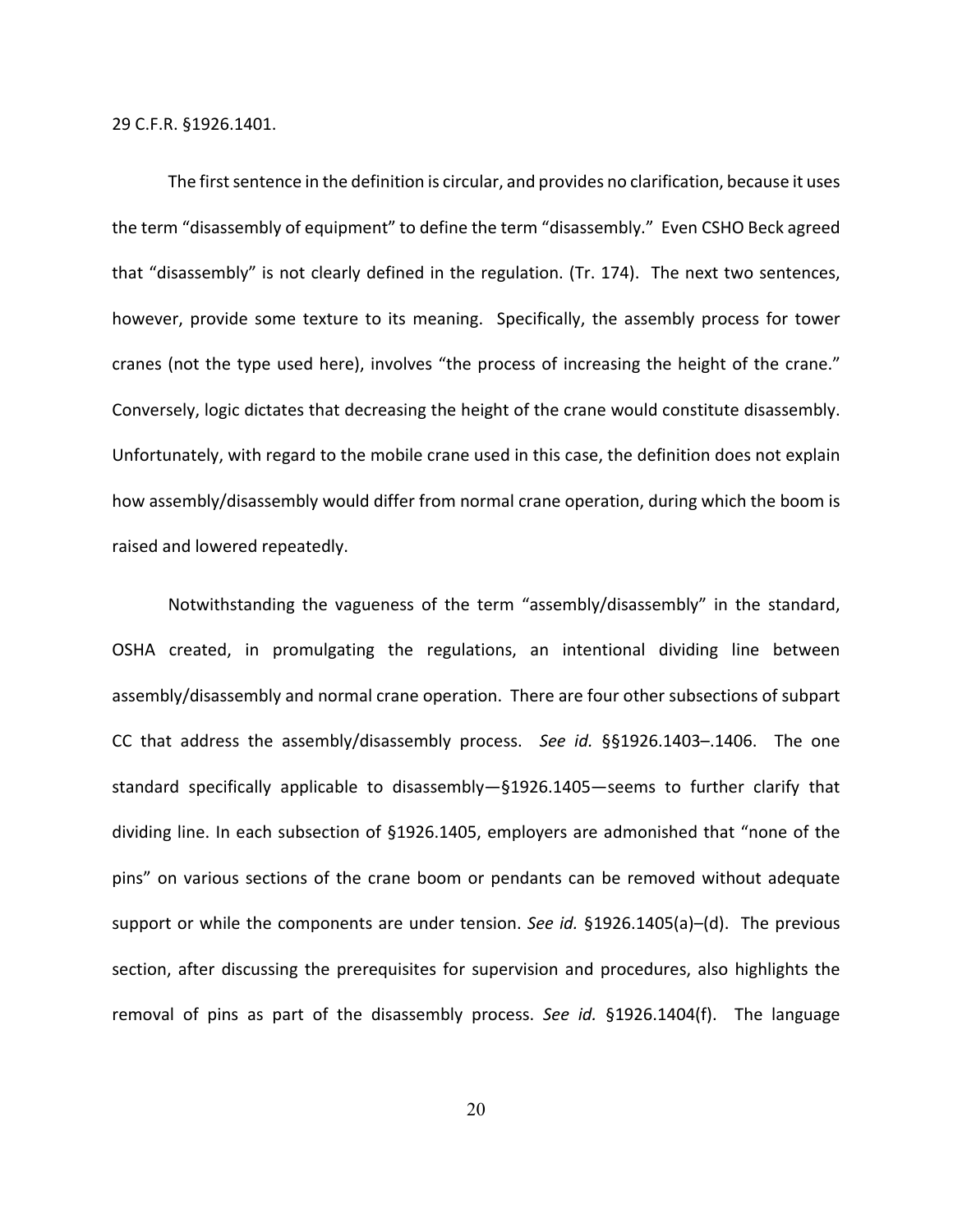contained in §1926.1405 seems to support Respondent's argument that crane disassembly does not begin until the first connective pin is removed.

#### Regulatory History and Prior Interpretations

Because the plain language of the term "disassembly" is ambiguous in the cited standard, the Court will typically defer to Complainant's interpretation so long as it is reasonable. *See Martin v. OSHRC (CF&I Steel)*, 499 U.S. 144, 151 (1991) (citing *Ehlert v. United States*, 402 U.S. 99, 105 (1971)). In other words, so long as the Court determines the interpretation "sensibly conforms to the purpose and wording of the regulation", while also taking into account "whether the Secretary has consistently applied the interpretation embodied in the citation", "the adequacy of notice to regulated parties", and "the quality of the Secretary's elaboration of pertinent policy considerations", then Complainant's interpretation will be upheld. *See Seward Ships Drydock, Inc.*, *supra*; *CF&I*, *supra*). Complainant's interpretation in this case, however, does not hold up to such scrutiny.

According to the Commission, if "a standard is susceptible to different interpretations, the Commission will consider statements made in the preamble to the standard as the most authoritative guide to the standard's meaning." *Safeway Store No. 914*, 16 BNA OSHC 1504, 1511 (No. 91-373, 1993) (citing *Am. Sterilizer Co.*, 15 BNA OSHC 1476, 1478 (No. 86-1179, 1992)). The preamble to the final rule, as well as other interpretive documents issued by Complainant, provide additional clarification regarding the issue of when assembly/disassembly operations begin and serve to further undermine Complainant's position that removal of the block and lowering of the boom constituted disassembly.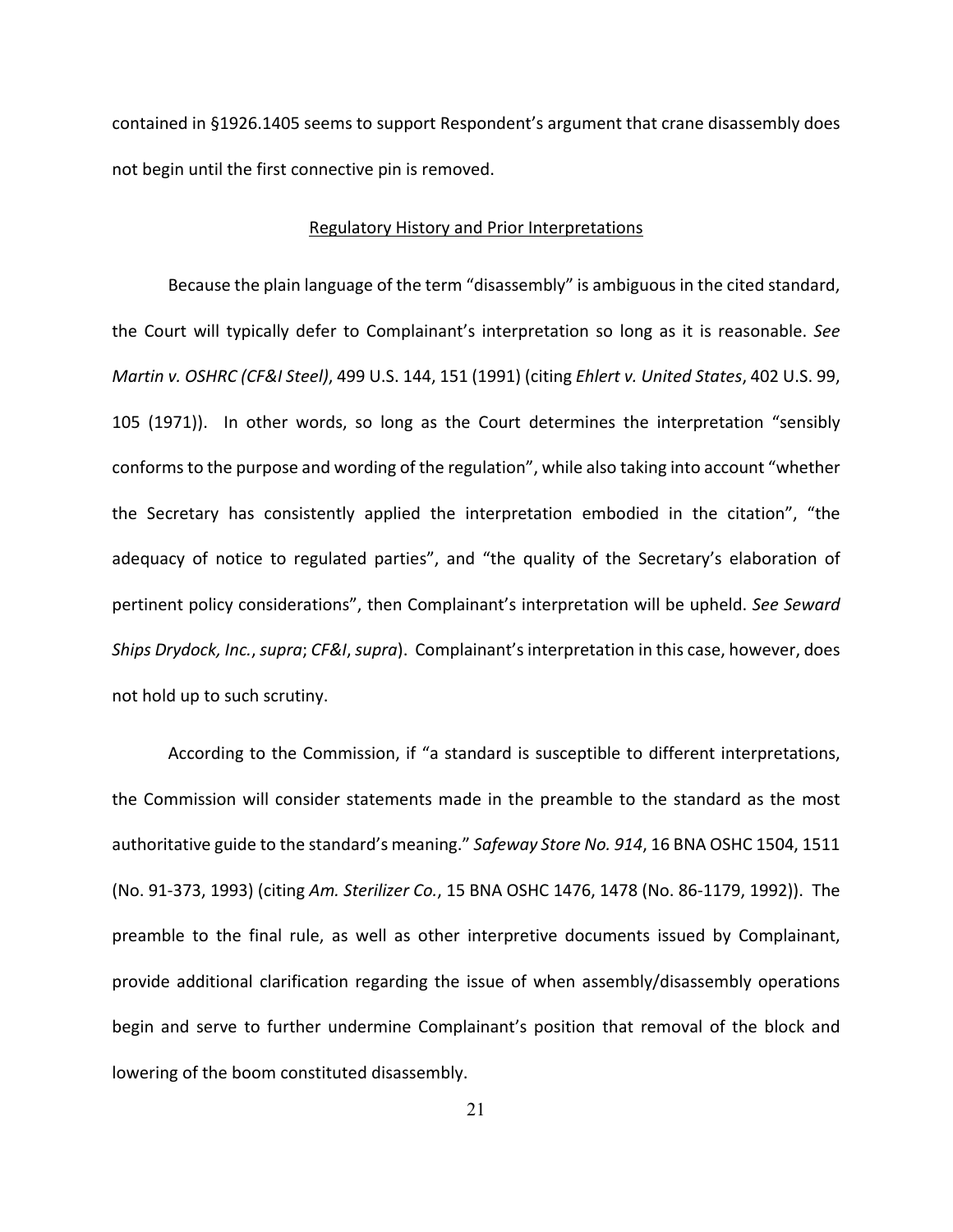At the beginning of the preamble's discussion of the assembly/disassembly standards found at §1926.1403–.1406, the Secretary notes:

Irrespective of whether the crane is initially erected to its full height, or is 'jumped' in stages, the process of increasing the height of the crane is an assembly/erection process. Sections 1926.1403 through 1926.1406 apply whenever the crane's height is modified. To ensure that this intent is reflected in the standard, OSHA has added a sentence to the definition of "assembly/disassembly" in §1926.1401 to this effect.

75 Fed. Reg. at 47936. Thus, as discussed earlier, the assembly/disassembly standards apply whenever the structural height of the crane is modified. This is further clarified in the preamble's discussion of §1926.1405, which addresses the removal of pendant, boom, and jib pins and the hazards associated therewith. *Id.* at 47944. Specifically, the preamble notes that the standard applies whether a crane is being disassembled or whether the length of the boom/jib is being modified. *Id.* The language focuses on the addition or removal of *structural* components, i.e., pins, and provides a strong indication that mere removal of the block and lowering of the boom is insufficient for application of the cited standards. Merely extending or retracting the boom, would not constitute such a structural change. Indeed, Complainant's own *Compliance Directive* indicates that a mobile truck crane with a fully assembled boom, which only needs to be unfolded and pinned, does not even go through the assembly/disassembly process covered by the cited regulations. (Ex. R-34, p. 20 "Equipment Set-up…if the equipment operator merely unfolds and pins the boom of a fully assembled truck crane, it would be inappropriate to apply [assembly/disassembly] requirements.").

### Case Law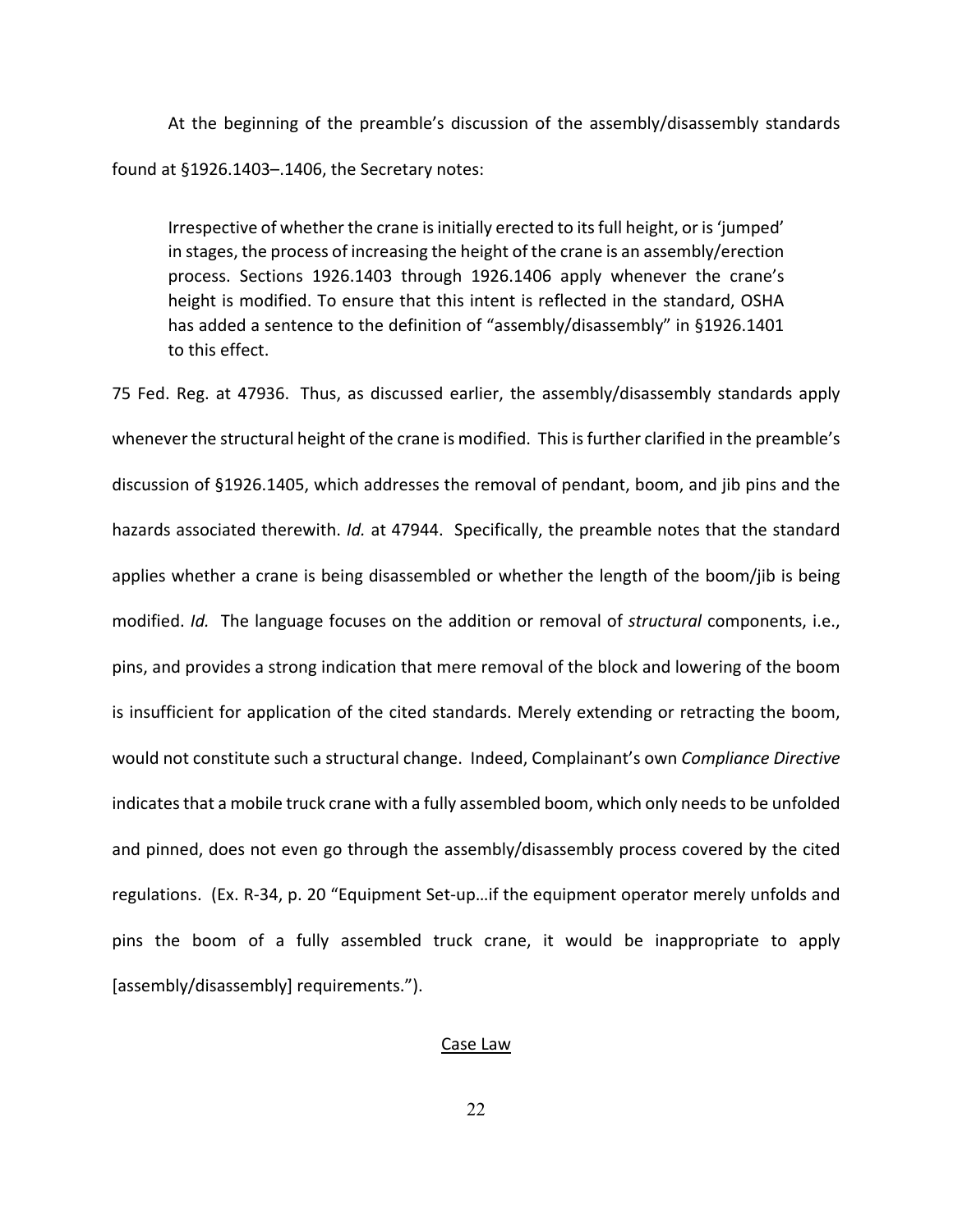Both parties cite to a single case on crane disassembly, albeit with different interpretations. Though it is not a Commission decision, and was issued prior to the promulgation of these crane regulations, the Court finds it relevant and persuasive. In *Steel Constructors, Inc.*, an ALJ was presented with an issue similar to the one at bar: whether, at the time of a crane accident, the employer was disassembling the crane. *Steel Constructors, Inc.*, 8 BNA OSHC 2146 (No. 78-3839, 1980) (ALJ Bobrick). In that case, the jib of a crane had been removed, and preparations were being made to dismantle the boom. *Id.* The boom was suspended 5-6 feet above the ground in a horizontal position. *Id.* Meanwhile, the motor was shut down and the controls were locked out to allow the crew to gather the necessary tools for dismantling the boom. Around that time, one employee unexpectedly began knocking out connection pins, which caused the boom to collapse.

The employer was cited under the general duty clause for failing to securely block or support the boom during dismantling operations. The *Steel Constructors* ALJ ultimately concluded that the employer was not engaged in crane disassembly at the relevant time. In vacating the citation, the ALJ was persuaded by the fact that the crane controls were locked out; that it was in an elevated, suspended position; that preparations were still being made for the eventual dismantling of the boom; and because it was the regular practice of Respondent to dismantle the boom while it was resting securely on the ground. *Id.*

Although certain facts are distinguishable, the Court agrees with Respondent's interpretation and application of *Steel Constructors*. The record establishes that Respondent, in the present case, was merely in the process of setting up and positioning its equipment to *begin*